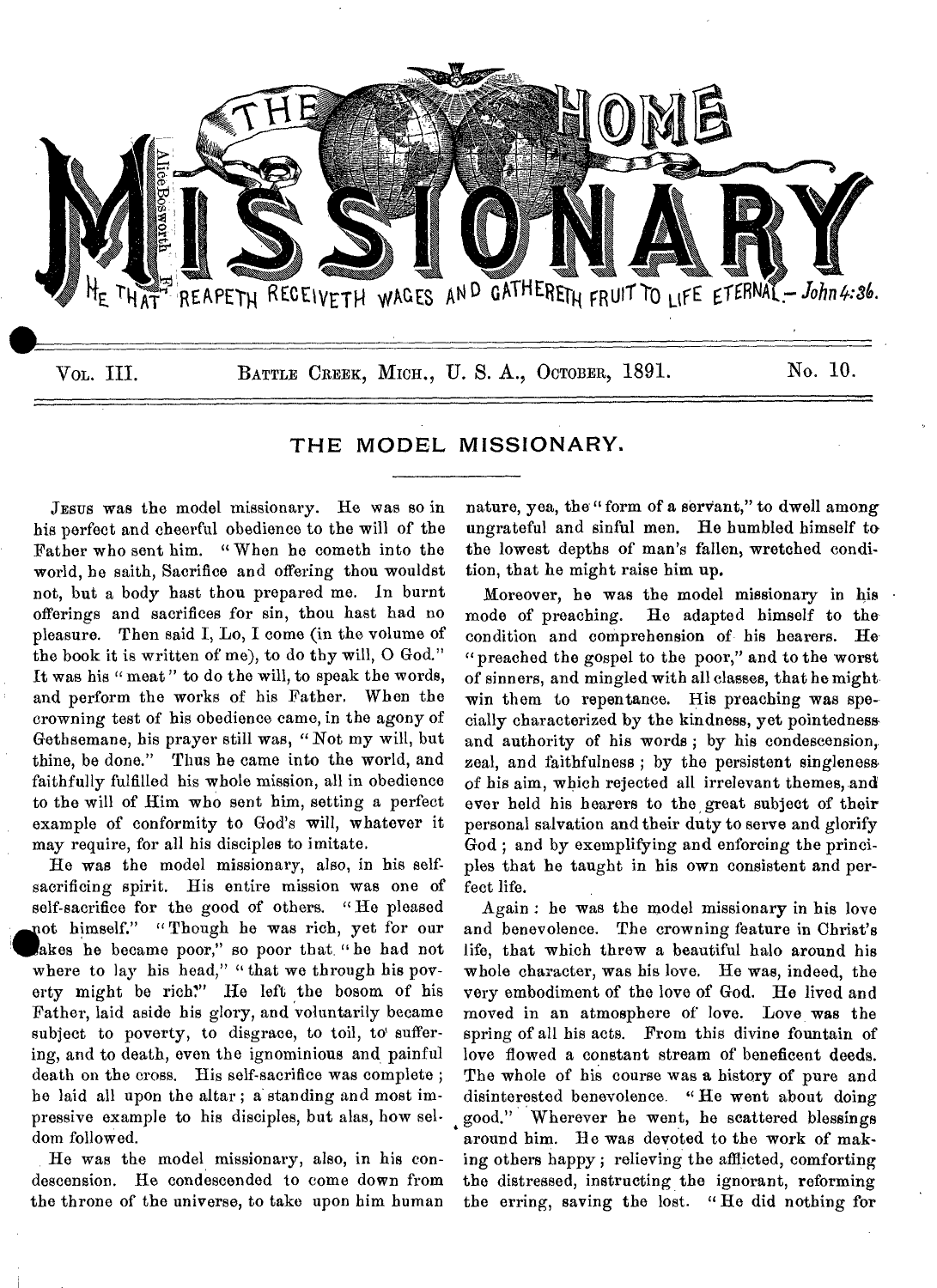himself'; whatever he did was for the advantage of man. Selfishness stood abashed in his presence."

Finally, in his blameless and holy life he was the model missionary. The prophetic description of his character was fully answered in his practical life. " Thou art fairer than the children of men." He " did no sin, neither was guile found in his mouth." His enemies could bring none but false accusations against him. His judge was forced to declare, " I find no fault in this man." His disinterested, blameless, and holy life gave effect to his teachings, and afforded proof of his divinity and the proof of his gospel.

Thus Jesus in his whole spirit and life was a true missionary. He was the living exponent and embodiment of the principles which he taught. Hence, Christianity is not the mere theory of a teacher, or a mere faith in a system, but a " life." The life of Christ in the soul constitutes a man a Christian. And since the life of Christ is so purely missionary, it is evident how essential a place the spirit of missions holds in Christianity. A Christianity that does not possess a missionary spirit is a fraud. Missionary operations, so called, are simply so many indications of the existence of a vital Christianity. They are signs of the presence of Christ's Spirit.

That missions hold a fundamental place in the Christian economy, appears again from the fact that Christ sent forth the preachers of his gospel in the character of missionaries. His apostles were " the sent" - were missionaries. And every true minister of Christ (I do not say ought to be) is a missionary. To this there is no exception. "As my Father hath sent mé," says Christ, "even so I send you."

In other words, "As I am my Father's missionary, even so ye are my missionaries." As the Father sent me to preach the gospel and save the lost, so I send you on a like mission. You are to be my representatives on earth. You are to carry forward the work that I have begun. "Ye shall be witnesses unto me both in Jerusalem, and in all Judea, and in Samaria, and unto the uttermost part of the earth." If Christ *was* a missionary, then are his servants who go forth at his command and in imitation of his example, also missionaries.

Moreover, the great commission, " Go ye into all the world, and preach the gospel to every creature," constitutes every gospel preacher a missionary. This commission is very broad. It is not confined to any particular class of laborers, nor to any circumscribed place, but it applies equally to every herald of the cross, in whatever part of the world duty may call

him to labor. And it is so purely missionary in its spirit and tenor, that it constitutes every person acting under it, though he may be the settled pastor of a church, to all intents and purposes a missionary. The pastor is the missionary of his parish. Within the district occupied by his congregation, dwell many souls unconverted, ignorant, benighted, for whose enlightenment and salvation he is to labor in the same spirit, mode, and purpose, as his Master, the model missionary.

Taking this view of the subject, it is no longer a question with you, my brethren, who shall be missionaries. That question need not be agitated, for you are all missionaries. The only question is, What field ? The language of every truly loyal heart is, "Lord, I am thy sent one, thy missionary. Where in the field, the world,' wilt thou have me labor ? Send me where thou wilt."

Again : every disciple of Christ is also essentially a missionary. In Christ's remarkable prayer for his disciples, as recorded in the seventeenth chapter of John, he employs language respecting all of his disciples similar to that addressed to the apostles. "As thou hast sent me into the world, even so have I also sent them into the world." Here the reference evidently is to all his disciples, in every land, through all time. As Jesus was sent to be his Father's representative on earth, so the Christian is sent by Christ to be his representative in the world. He dwells in Christ and Christ in him. He has "put on Christ," has "put on the new man," he has "Christ formed within." It was " the life " that was the " light of men." And each disciple being a partaker of the life of Christ, is sent forth to impart that life to others, to those " dead in trespasses and sins." Moreover, life implies action. Life is full of activity ; it must have occupation. And the life of Christ in the soul is an active, productive principle, inciting to Christ-like benevolence and activity.— *Rev. M. J. Knowlton, D. D., in " The Foreign Missionary, His Field, and His Work."*   $\sum_{i=1}^d$ 

" THE followers of Christ have one leading object in view, one great work, the salvation of their fellowmen. Every other interest should be inferior to this ; it should engage the most earnest effort and the deepest interest."

" THE Lord calls upon you to bring your offering to the altar, and not hold it within reach merely, but lay it on the altar. The altar sanctifies the gift when it is placed upon it, and not before."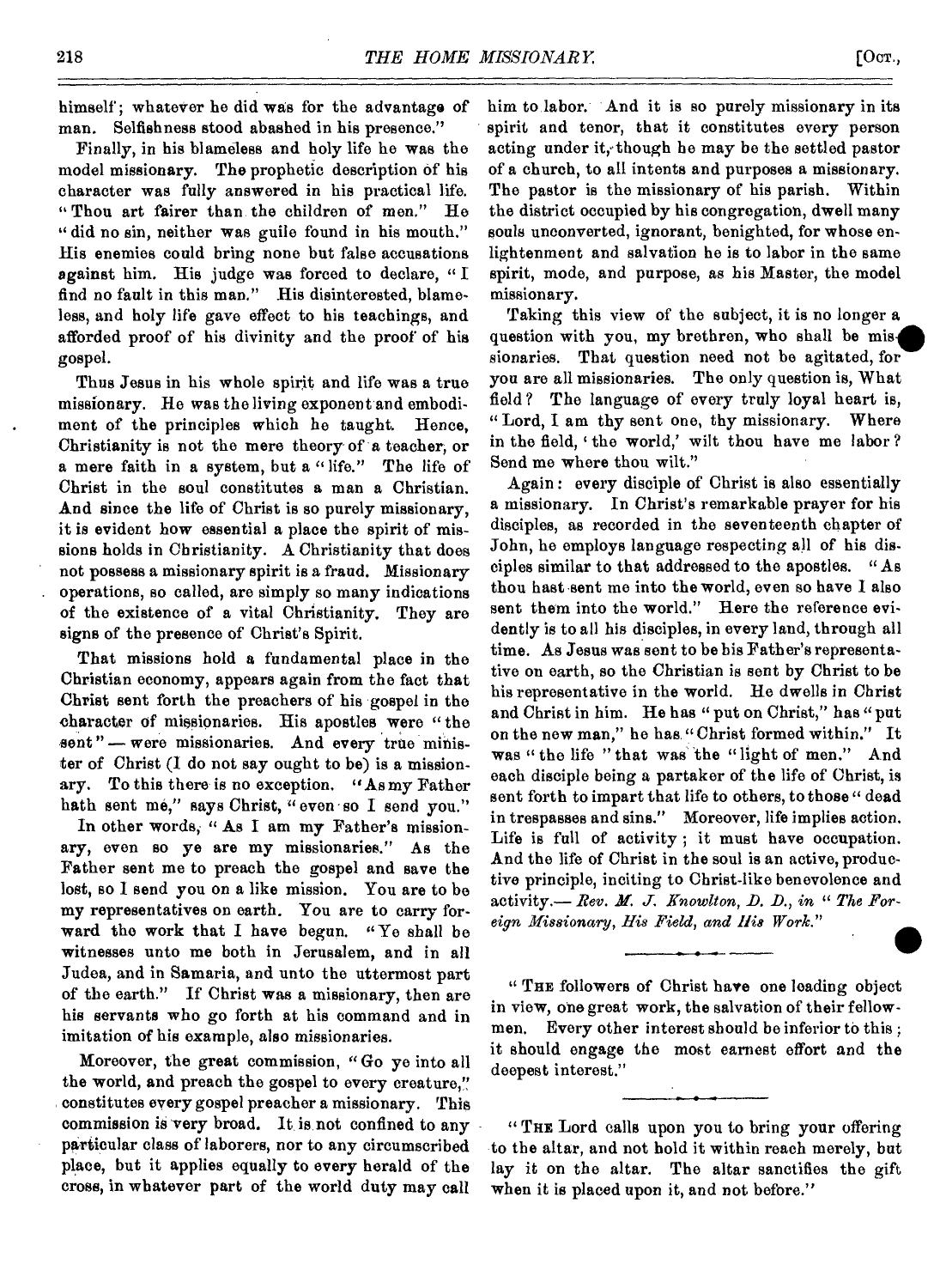Bible Workers' page. CONDUCTED BY E. J. WAGGONER.

#### **" HOW READEST THOU? "**

IT is certain that at no previous time in the history of the world have there been so many Bibles in circulation as now. Not only have there never been so many actually in circulation, but the proportion of Bible readers has never before been so great as now.<br>Without doubt there has never before been a time<br>when there was so general a stir about the Bible, and<br>when there when there was so general a stir about the Bible, and when there were so many places in which it is the subject of study. And yet, in the face of all this, there doubtless has never been a time, at least since the Reformation, when the Bible bad less actual power on the people. There have doubtless been times when there was a greater proportion of avowed infidels than there is now, but never when there was so much infidelity in the very teaching of the word. As a sample of the opinions which religious teachers are coming to hold in regard to the Bible, I quote the following from a letter to the *Christian Union* of July 24, 1890 : —

" Will not a higher and truer criticism, before long, come to regard the writings of the apostles to be just what they are, namely, the expression of their *personal* opinion ? May they not have been sometimes mistaken ? What warrant have we for assuming that Paul, Peter, James, or John were able to draw any truer conclusions from the contents of the four Gospels, than Lyman Abbott, H. W. Beecher, Dr. Charming, and a thousand others, especially if we accept the claims of Edward Abbott, that the Spirit of Truth is *now,* as well as has been, in the church'?"

This is probably an extreme case, and yet I could cite many other expressions from religious teachers, which are equally infidelic. This is quoted only for the purpose of bringing before the reader a marked instance of the way people quite generally regard the Scriptures, that he may consider whether he finds the same thing to any degree in himself. In reading the Scriptures, do you ever feel it necessary to make allowance for the early training or the prejudices of the writers ? Do you ever find yourself thinking that this or that statement is due to the Jewish prejudices of the writer, or that the apostles would be better able to meet the situation now if they lived in these days ? If you do, then the ,Bible is not to you fully the word of God. It cannot in such a case be final authority to you. Indeed, it can really be no positive authority at all, for your principle obliges you to put every statement of Scripture to the test of your own whi<br>the<br>inst<br>Scri<br>sam<br>sam

reason, before accepting it, and he that judges the law is not a doer of the law. James 4:11. The Bible is not to be brought to the bar of human reason, but is to be the guide of reason.

The following text tells us just how we are to regard the Scriptures : " All Scripture is given by inspiration of God, and is profitable for docrine, for reproof, for correction, for instruction in righteousness ; that the man of God may be perfect, thoroughly furnished unto all good works."  $2$  Tim.  $3:16, 17$ .

The term "The Scriptures" was universally understood as applying to the Sacred Writings of the Jews, now commonlyknown as the Old Testament. " Scripture" means "writing." There were many writings in existence, but the Old Testament writings were so pre-eminent that they were known as *The* writings ; just as everybody knows what is meant by The Bible, that is, *The* Book, although there are millions of books.

But the writings of the apostles are included in the term Scripture, as is seen by the following texts :—

"That ye may be mindful of the words which were spoken before by the holy prophets, and of the commandment of us the apostles of the Lord and<br>Saviour." 2 Peter 3:2. "Even as our beloved " Even as our beloved brother Paul also according to the wisdom given unto him hath written unto you ; as also in all his epistles, speaking in them of these things ; in which are some things hard to be undersood, which they that are unlearned and unstable wrest, as they do also *the other Scriptures,* unto their own destruction." 2 Peter  $3:15, 16.$ 

So " all Scripture" includes all the Old and the New Testament. And it is all inspired of God. There is not a particle more than is necessary, for it is all profitable ; and there is everything that is necessary, for it will make a man of God perfect, "thoroughly furnished into all good works."

In future numbers we shall consider further the nature and power of the inspired word ; not reasoning upon it, but simply listening to what the Bible has to say of itself. ♦

IT is of little use to have the Scriptures *by heart*  unless we have them in *the heart.* I have known people who could give Bible readings by the hour, to cite the reader to the exact chapter and verse, and repeat it in every instance, if necessary, without having the Bible in their hands ; and yet of the life and power of the words which they so glibly quoted, they were totally ignorant. Of course there could be no power in such a reading. Even under such circumstances, however, the power that is in the word may convict and convert the hearer; but the one who thus brings the truth to him is no more of a missionary than was the wall upon which were written the words that terrified Belshazzar ; and he has no reason to expect any more reward.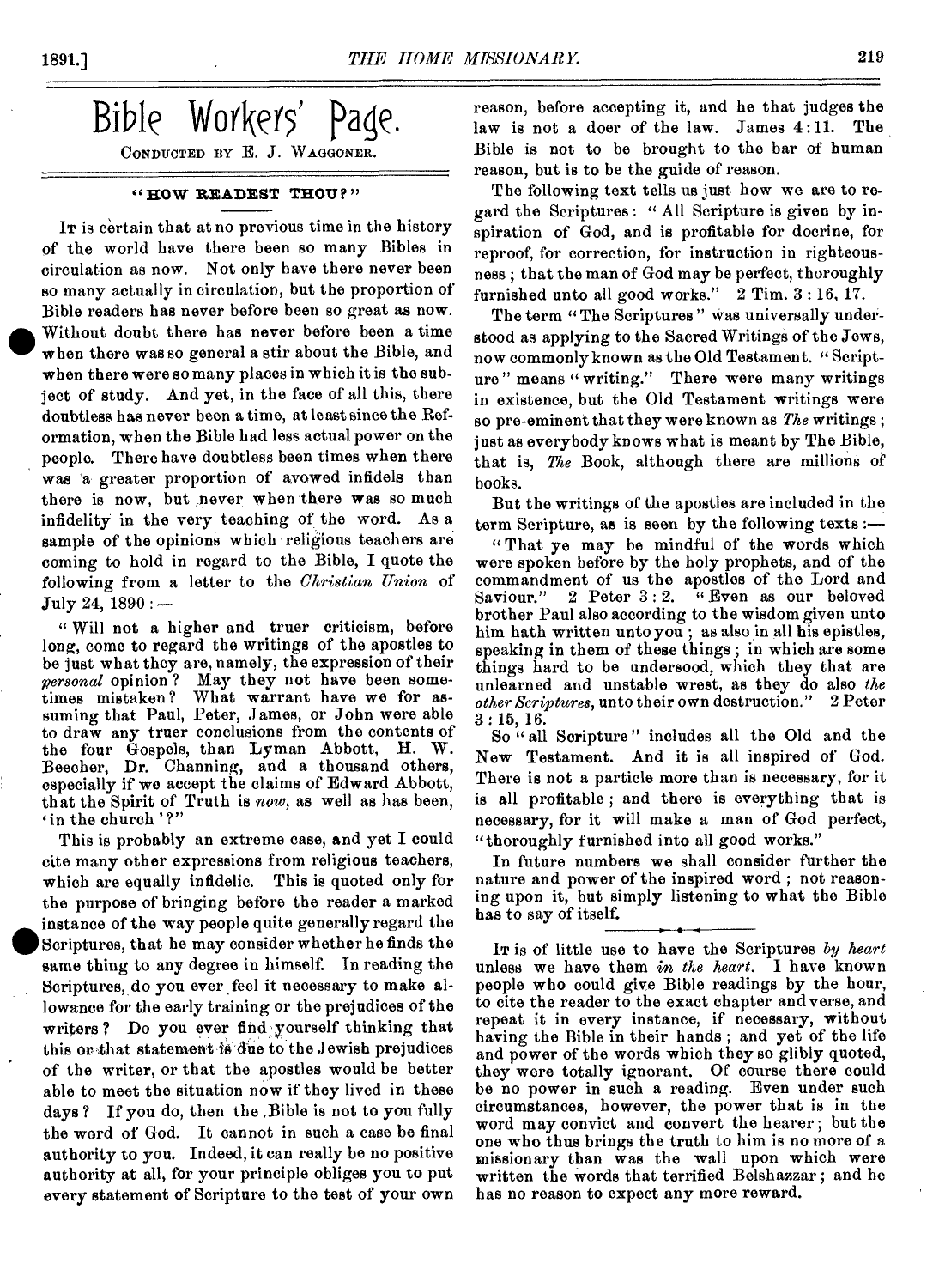# FOURTH SABBATH READING.

To be Read in the Churches, Sabbath, October 24.

#### **THE AMERICAS AS A MISSIONARY FIELD.**

IN the last fourth Sabbath reading, attention was called to the commission given by Christ to the church to preach the gospel in all the world for a witness to all nations. To the church is intrusted a very important and responsible part in carrying forward the work of reconciliation begun by Christ when he was upon earth; for the apostle says, "All things are of God, who hath reconciled us to himiel *by* Jesus Christ, and hath *given to us the ministry of reconciliation."* Then he defines the relationship that exists between us, as members of the church, and Christ : " Now then *we are ambassadors for Christ,* as though God did *beseech you by us ;* we pray you in *Christ's stead,* be ye reconciled to God." In the light of these scriptures, we can understand clearly the character of the work which God has committed to the church ; it remains for us to consider the extent of the work that lies before us, and the efforts that we are making to accomplish that which the commission of our Saviour enjoins upon us.

Our special object in this reading will be to show the demands for missionary work in the Americas. With all the activity which the church has shown in missionary enterprises in recent years, comparatively little has been done for the portions of America which may properly be considered missionary ground. But He in whose mind " there is a season and a time for every purpose," is turning the attention of his people to this continent, the larger part of which is in as great need of the living gospel as were the nations of Europe at the beginning of the sixteenth century.

To demonstrate this assertion, we have but to look at *a* few facts.

#### SOUTH AMERICA.

In South America there are eleven nations, with a combined population of more than thirty-three million, in all of which, with the exception of Brazil and perhaps a portion of Guiana, Catholicism is the religion recognized and supported by the State. Catholicism was the State religion in Brazil until the political revolution of two years ago, which resulted in making that country a republic, and in separating religion and the civil government after the plan of our own country ; but having been under the dominion of the Catholic Church so long, its condition, viewed from *a* missionary point of view, is practically the same as that of the other South American States, in all of which the legitimate fruits of Catholicism appear. Education is neglected, till not more than one in six can read ; the physical and intellectual powers of the people are dormant ; material prosperity, except in a few of the sea-coast towns, is lacking; morality is at a low ebb; superstition occupies a large place in the minds of the people, and the real happiness which comes from a living faith in Christ and the promises of the gospel, is unknown. While Catholicism predominates, and is recognized as the State religion by nearly all the countries of South America, other sects are tolerated by all except Bolivia, Ecuador, and Peru.

A strong and steady stream of immigration has been pouring in for the last few years, until nearly every country and language of Europe are represented in almost every part of South America. This facilitates access to, and communication with, the people, and adds greatly to the importance of that country as a field for missionary work. The Mission Boards of the different denominations are taking advantage of the present favorable circumstances, and are sending many missionaries into that field.

#### CENTRAL AMERICA.

Leaving South America, the five States of Central America next claim our attention. The total population of these States is 3,193,543. The population of Central America contains a much larger per cent of aborigines than that of South America. In Guatemala, which has a population of nearly one and a half million, it was estimated some time ago that of every thousand inhabitants, five hundred and fifty were of pure Indian blood, four hundred, of mixed races, forty-five were whites, and five were negroes. As in South America, the Catholic religion also predominates in these countries, and the facts we have stated in reference to education, material prosperity, superstition, etc., in the countries of South America, are true of the Central American States in an even greater degree. There is perhaps but little emigration from Europe to Central America at the present time, and the, probabilities are that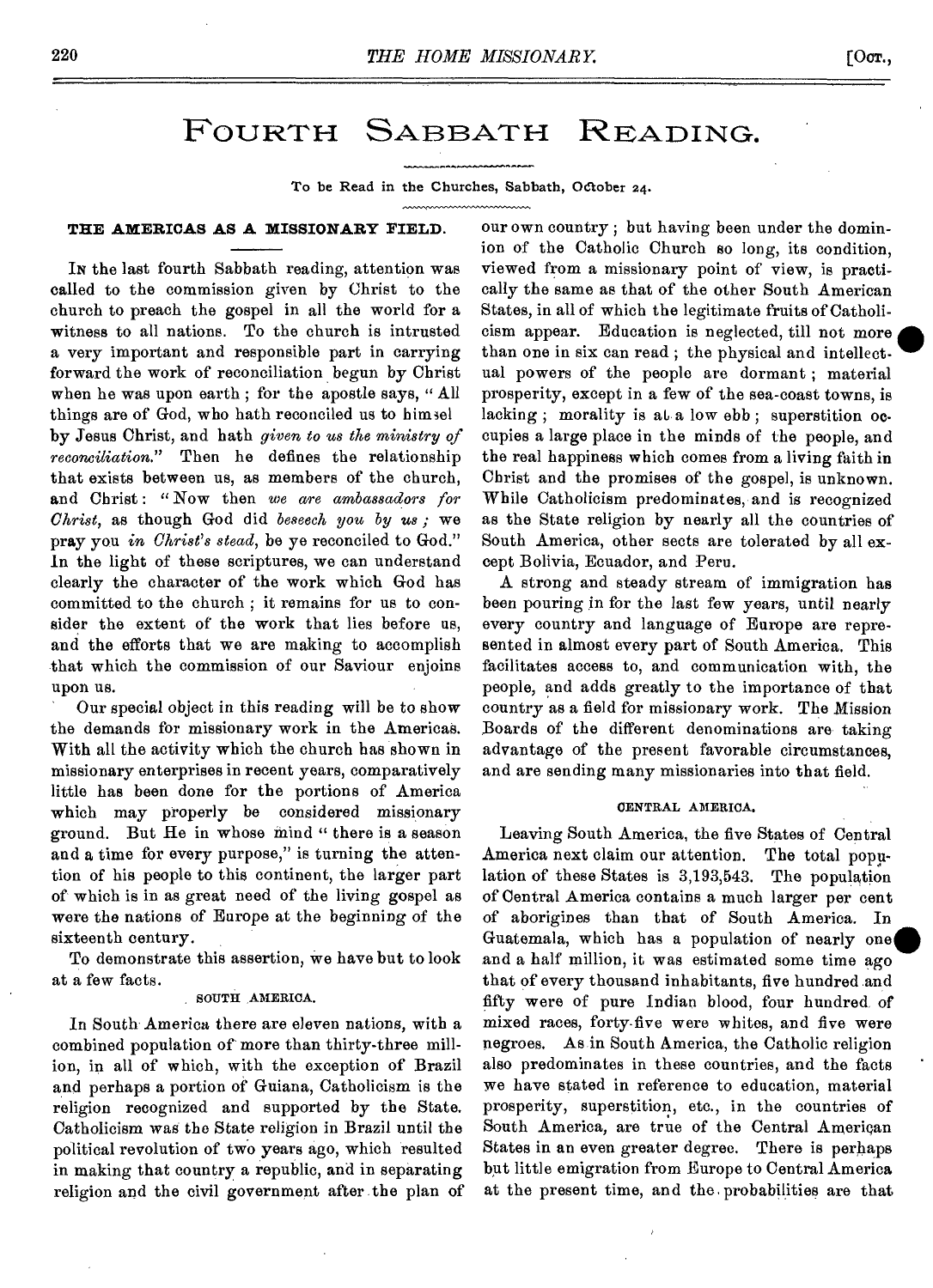the missionary would labor under greater disadvantages here than in South America.

#### MEXICO.

Mexico has an estimated population of 11,632,000. It is a strictly Catholic country, though Protestant sects are tolerated, and there are at the present time one hundred and nineteen Protestant churches in the Republic. The people are largely a mixture of Spanish and Indian blood, only nineteen per cent being of pure white blood. Here also education is **ah** to a large extent neglected, and formal rites and ceremonies, and superstitions born of ignorance, are accepted for religion by the masses of the people. Many of the churches in the United States are sending their missionaries to Mexico, and some encouraging results of their labors are already seen.

#### BRITISH AMERICA.

To the north of the United States lies a large area of territory under British rule, with a total population of a little less than five million. The advantages of the citizens of British America are far superior to those of South and Central America, and Mexico. In some portions of the country, Catholicism has a strong hold upon the people, but in the main they are educated, enterprising, and progressive.

#### THE UNITED STATES.

The United States, with a population of sixty-two million, presents a marked contrast to the other American States. It contains more than half the population of the entire continent. Church and State have so far been kept entirely separate, and here exists the most perfect freedom in matters of religion that is to be found in any part of the world. Education has been encouraged, and is more widely diffused among the masses than in any other country in the world. In material prosperity, and the extent and development of resources, the United States has no parallel in the history of the world. Its population includes representatives of all races and many languages. Its peculiar history led a well-known Christian author to say that it was " separated by a beneficent Providence far from the wild and cruel history of the rest of the continent." Notwithstanding the many blessings which a beneficent Providence has for some wise purpose bestowed upon this nation, there are large sections, principally in the South and West, where consecrated missionaries will find needy fields awaiting them.

Taken altogether, there is in the Americas a total population of about 114,000,000 souls. Of these, more than one half are Catholics, and of the remainder many are atheists, infidels, Spiritualists, or are indifferent to the claims of God upon them, leaving but a small per cent who are trying to live godly lives.

#### OUR PRIVILEGES.

What is it our duty, or if you prefer to put it differently, what is it our privilege, to do for this great multitude of people? There is at the present time a mighty missionary movement throughout Christendom, which indicates plainly that a knowledge of the true God is to go to all the world in a very short time. Thousands of young men and women are preparing themselves for missionary work, and hundreds are going out to all parts of the world every year. But God has given to us a special message, which, as the latter rain, is to ripen the fields for the final harvest, and we cannot expect that others will do the work which is committed to us. Should we not regard this great awakening in missionary work as the moving of. God's Spirit to prepare the way for the " gospel of the kingdom " to go to every "nation, and kindred, and tongue, and people " ?

God has permitted the work of proclaiming the soon-coming of Christ and kindred truths, to have its rise in this nation in which we live, and has permitted us to become connected with that work. What should we do for these millions of people that surround us? In South America nothing has been  $\setminus$ done to get the present truth before the people, except what may have been done by a few Sabbath-keepers in the Argentine Republic, and a small company in Guiana, on the northeast coast, In Central America and Mexico nothing has been done. But little has been done in British America, and a large section in the southern and western portions of the United States has scarcely been touched. We are glad to be able to. say that the Sabbath-schools devoted their donations for six months, amounting to \$8,278.67, toward opening up the work in South America. Already a company of canvassers have been selected to go there to sell our denominational books, and the Foreign Mission Board has decided to send a representative to visit that country and look over the ground with a view to establishing missions there. Before these lines are read on the fourth Sabbath in October, the canvassers and the representative of the Mission Board will be on their way to South America. This is but a feeble beginning, and much more must follow. Our sympathy and our prayers should follow the missionaries, and we should contribute liberally of our means for the support of the work.

Not only are means needed, but consecrated missionaries are needed also. Where are the young men and women whose minds the Spirit of God is leading out to prepare to enter some of these fields? The experience of the churches of Macedonia, as described in 2 Cor. 8 : 1-5, should be our experience at the present time. Much can be done by those who give " their own selves to the Lord." This all may do, even if they cannot go out as missionaries. Reading matter carefully selected and sent out, and missionary letters written, will break up the fallow ground, and prepare the way for the living missionary, and make his work easier. This all can assist in doing, and we can also pray for these destitute fields, that in them "the word of the Lord may have<br>free course, and be glorified." DAN T. JONES. free course, and be glorified."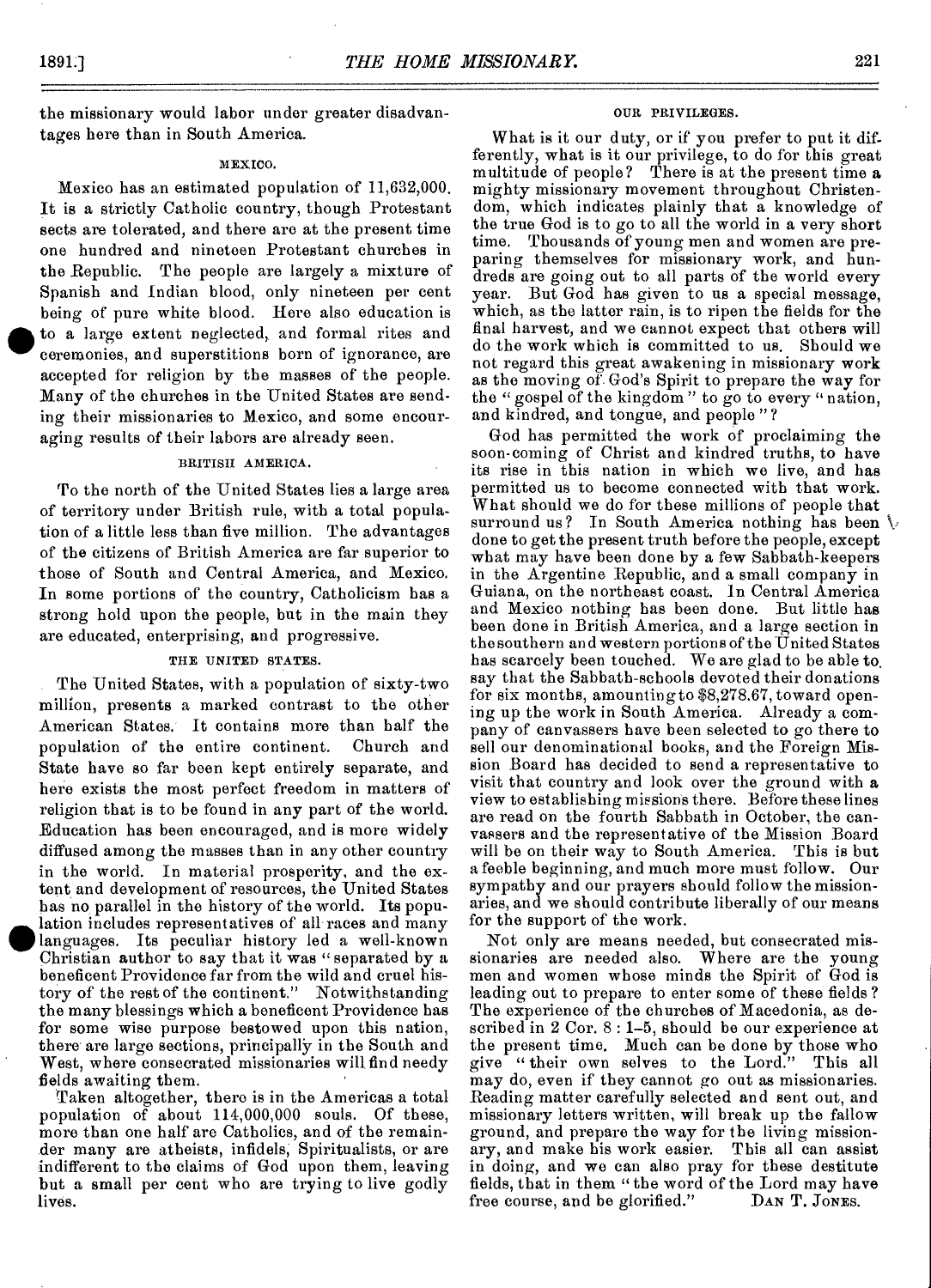#### **A NEW PAMPHLET FREE.**

WE refer to the pamphlet which has just been printed by order of the General Conference, entitled, " Readings on Foreign Missions and First-Day Offerings." This is a neat little work of 104 pages, consisting of twenty-six readings, printed in large, clear type. It is designed that it shall be used each firstday morning at family worship, one of the readings being read instead of the usual scripture lesson from the Bible. The readings are not long, being in most instances within the limits of three or four pages. They are of such a nature, and have a bearing upon a matter which to every true Christian is of such intense interest and vital importance, that we feel sure that all who use them will be willing to devote a few moments longer than usual to this season of worship, and what is more, will feel abundantly repaid for so doing.

The reason these are gotten out in this form and are to be used in this way, is not only to give information in regard to missionary work, and to create a greater interest in this work, but to get all our people into the habit of regular, systematic giving. We are confident that many of our people have not adopted the plan of first-day offerings simply because they are not in the habit of doing it, and not because 'of a lack of willingness to give. We know that all will readily admit that much more can be accomplished in any line of work by practicing regularity, system, and order in its prosecution than by a desultory, unmethodical, or spasmodic manner of working. The apostle Paul appreciated this fact when he gave order to the churches that regularity be observed in the matter of giving. The Lord's work can be no exception to the rule.

As an example of what can be accomplished by systematic and concerted action, we refer to our annual Christmas offerings, which during the past four years have amounted to over \$100,000. The fourth Sabbath donations have also proved a source of great help in carrying on missionary work at home. And while we are making our annual and monthly donations, we should not forget to utilize that other cycle which God instituted in the beginning,—the week. For many years our duty in this respect has been plainly set before us. In Testimony No. 6, written in 1861, referring to the people of God, it is stated that " they are not to bring a yearly gift merely, but should also freely present a weekly and monthly offering before the Lord." After many years of delay, we have begun to adopt the plan herein presented.

It is hoped that this pamphlet will result, not in inducing some few to make large donations to foreign missions, but in getting *all* to give small donations often and regularly. All should realize that the offerings of others, though ever so liberal, cannot take the place of theirs. The pamphlets are free to all families and isolated Sabbath-keepers who adopt the plan of first-day offerings ; consequently there can be no excuse for any to go unsupplied, except upon the ground of a failure to join in this systematic way of raising means to carry forward the work committed to us, in foreign fields. An edition of ten thousand bas been printed, and quantities have been sent to the different State tract societies. Let all heads of families and all isolated Sabbath-keepers supply themselves with these at once, and begin using them as soon as they receive them.

 $W. A. C.$  Corrected by  $C. C. C. C. C. C.$ 

#### **REPORT OF LABOR, SEPTEMBER, 1891.**

# **Main Office.**

RELIGIOUS WORK.

|          |               |               |  | Pages books and tracts sent to foreign countries $50,367$            |                    |       |
|----------|---------------|---------------|--|----------------------------------------------------------------------|--------------------|-------|
|          |               |               |  | $\mu$ $\mu$ $\mu$ $\mu$ $\mu$ United States 10,418                   |                    |       |
|          |               |               |  | Number periodleals sent to foreign countries $\dots\dots\dots$ 4,390 |                    |       |
| "        |               |               |  |                                                                      |                    |       |
| $\cdots$ |               |               |  | letters written to foreign countries                                 |                    | - 347 |
| 44       | $\mathbf{14}$ | $\sim$ 44 $-$ |  | " United States                                                      |                    | -54   |
|          |               |               |  |                                                                      | MRS. S. L. STRONG. |       |

HEALTH AND TEMPERANCE WORK.

|          |              |  |  | Pages books and tracts sent to foreign countries262,051 |     |
|----------|--------------|--|--|---------------------------------------------------------|-----|
|          |              |  |  | $\mu$ $\mu$ $\mu$ $\mu$ $\mu$ United States 31,664      |     |
|          |              |  |  | Number periodicals sent to foreign countries,           | 601 |
| $\cdots$ |              |  |  | " "United States                                        | 528 |
| "        |              |  |  | letters written to foreign countries                    | 17  |
| 44       | $\mathbf{1}$ |  |  | " "United States                                        | 199 |
|          |              |  |  | LAURA C. BEE.                                           |     |

#### NATIONAL RELIGIOUS LIBERTY WORK.

Pages tracts and pamphlets sent out  $\ldots$  41,670<br>Number Sentinels sent out 4000 Number *Sentinels* sent out 290 copies "American State Papers" sent out............. MARY E. SIMKIN.

#### GERMAN WORK.

|          |                                                   |  | Pages tracts and pamphlets sent to foreign countries | 8,769 |
|----------|---------------------------------------------------|--|------------------------------------------------------|-------|
|          | $\mathcal{U}$ and $\mathcal{U}$ and $\mathcal{U}$ |  | " "United States                                     | 580   |
|          |                                                   |  | Number periodicals sent to foreign countries         | 73    |
| $\cdots$ |                                                   |  | $\frac{1}{2}$ United States                          | 109   |
| 44       |                                                   |  | letters written to foreign countries                 |       |
| 44       |                                                   |  | " "United States                                     | 11    |
|          |                                                   |  | LENA STEINEL.                                        |       |
|          |                                                   |  | $M_{\text{max}}$ $\Lambda_{\text{max}}$              |       |

#### **• Chicago Office.**

| Pages denominational publications sent out $20,124$    |     |
|--------------------------------------------------------|-----|
|                                                        |     |
| " health and temperance publications sent out $4,952$  |     |
| Number Signs, Present Truth, and Instructors " 473     |     |
| " Good Health and Pacific Health Journals " $\dots$ 13 |     |
|                                                        | 735 |
|                                                        | 902 |
| JENNIE THAYER.                                         |     |

#### SCANDINAVIAN WORK.

|        | Number Zions Vaktare and Evangeliets Sendebud sent out | 196 |
|--------|--------------------------------------------------------|-----|
| $\sim$ | letters written                                        | 40  |
|        | TENA JENSEN.                                           |     |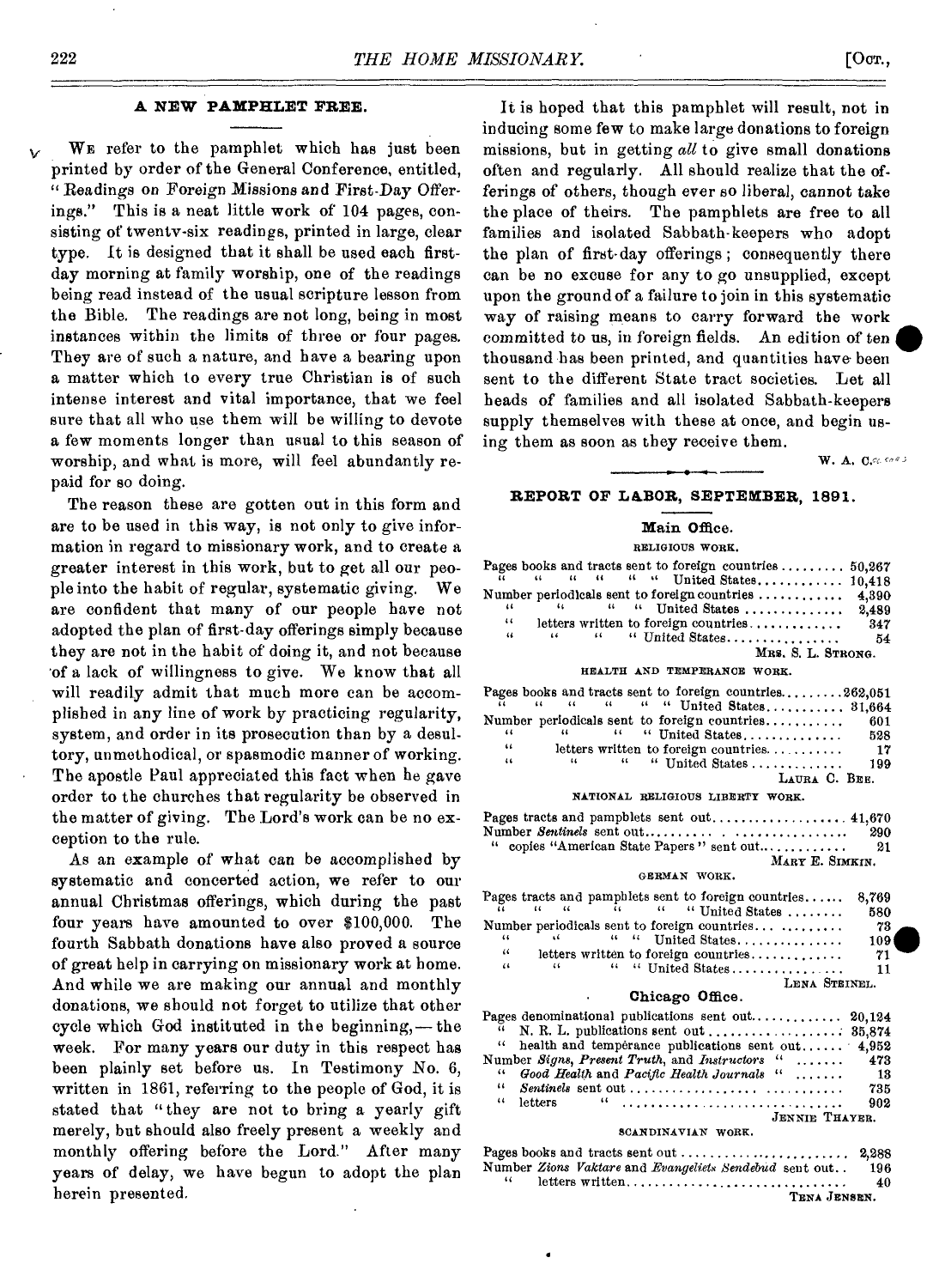# Extracts from Correspondence.

#### From the warden of a prison, in Maine : —

"Sample package of literature received. I consider them the best and most common sense tracts that have ever been published. I have no doubt but what we could use them with much profit to the men. Health and temperance tracts would be preferable ; but all kinds would be most welcome."

### From the Sup't of a Reform School : **\_**

**"** I received the circulars you sent, and I thank you for them. I will read most of them aloud to our 560 boys in chapel, and I thank you for sending them, and I ask in behalf of the boys that you send us others. It is such work as this that will do much to make the social current purer. Again I thank you."

# From British Honduras, Central America : —

" The repeated perusal of the address on 'Social Purity' has made a deep impression on my mind, and I trust that those to whom I have lent and shall lend the same, will be benefited."

#### A young man in Canada writes : —

"I received your sample of tracts on social purity, health, tem\_ perance, and religion, and have read most of them carefully. They are just what I have been looking for during the past two *years,* and will certainly give me much help in getting up addresses for young people.

"I am a young man who was thrown upon a wicked world at a very early age, but the Lord has helped me over the hard places by saving me from the power of sin, as well as from its consequences.

"I have been led by the Spirit of God out of business into college, to fit myself for a life which I hope to spend in the uplifting of humanity and the spread of the everlasting gospel. I do a good deal of work in connection with the Y. M. C. A. of this city, and have been blessed in my work among young men. I have found that gospel addresses, prepared with thoughts on social purity, have a great drawing power, and are used by the Lord in drawing souls to himself. For this reason I have always been seeking for good thoughts and solid information on social purity subjects. I shall be going to college about the middle of September, and shall have a grand opportunity for the dissemination of pure thoughts on social subjects. I occupy the pulpits of different denominations, once a week at least, and have also been blessed in this direction. This I shall continue to do next winter, although in college.

"I am a self-supporting student, having to depend upon what I can make through my speaking talent. I find it very difficult sometimes to get all necessary money, but the dear Lord, who has been so graciously leading me, always supplies all my needs, and has always brought a bright dawn after a night of anxiety.

" l shall be able to distribute a goodly number of tracts in connection with my work, and besides shall get a great deal of information useful to me in public speaking.

"I shall be very much pleased to co-operate with you, and to do all in my power, both with word and pen, as I am endeavoring to do now, to bring sinners to Jesus, thereby introducing them to the great Social Purifier. Pray for me. I wish to be a prince with God and a power with men! Gen. 32: 28."

# From a teacher in South Carolina :—

" Permit me to thank you a second time for the literature. It is just what we need for our nine hundred students. I assure you it will be used to the greatest advantage. Hoping you will send us whatever you can spare in that line, I am yours in the cause of Christian education."

From a teacher in Mississippi :—

"I am teaching near the above place, and have a very nice Sunday-school. I am doing my best to help the young people improve their minds. We are not well supplied with books and papers, but I am doing the best I can with what we have. I have a reading society among my pupils,— a society of those who intend to read the Bible or some good book for twenty minutes every evening. Fifty-three have already joined our society. You sent me some good books before I left college. I read them, and was very much pleased with them. Since coming here, I have given them out to those who promised that they would read them. Please accept many thanks for your kindness."

From a teacher in North Carolina, who began to observe the seventh day from reading one tract upon the subject : —

"Your letter, the papers, and tracts, are received, for all of which I thank you sincerely, especially for your kind letter, so full of Christian counsel and encouragement. I am still keeping the Sabbath. The temptations, scoffs, and jeers are many, but underneath are the everlasting arms. I would rather please my dear heavenly Father than please my dearest earthly friend. Some weeks ago I consecrated myself anew to the Master. I begged him to mould me as the potter does the clay, that I might be fit for whatever service he wished. The first thing that came to me after this was your tract concerning the Sabbath, and your kind letter. 'Keep my Sabbath,' I took as a direct message from God in answer to prayer, and can I turn away from this God-sent message? I have no desire to. When I think of the few who were saved in the ark, and the few who were saved out of Sodom, I feel that it is not always safe to be on the side of the many. Please continue to pray for me, that I may be the means through the help of God of convincing many others of this great truth."

From a lady in Alabama : —

"I am very much pleased with the *Signs of the Times,* and I will thank you very much for a continuation of the papers and tracts for a while longer.. Christ's second coming is an all-important subject, and I think the event is close at hand. I first became interested in this subject especially from reading 'Bible Readings for the Home Circle,' contributed by quite a number of Bible students, and published by the Review and Herald Publishing Co., Atlanta, Ga., Chicago, Ill., and several other places. If you have never seen a copy of the book, I suggest that you get one ; for I know you will enjoy it."

# From a lady in Kentucky : —

"I was well pleased with the tracts you sent me, and would be glad to receive any reading matter touching on those subjects. I have been interested in the doctrine of the Seventh-day Adventists for about a year. I was first induced to think seriously on the subject, by the teaching of a man named M—, and by the perusal of a book entitled 'Bible Readings,' which I obtained from him. I am fully persuaded that the Adventists teach the true doctrine, and I think it is time the world was awaking to a matter so vastly important."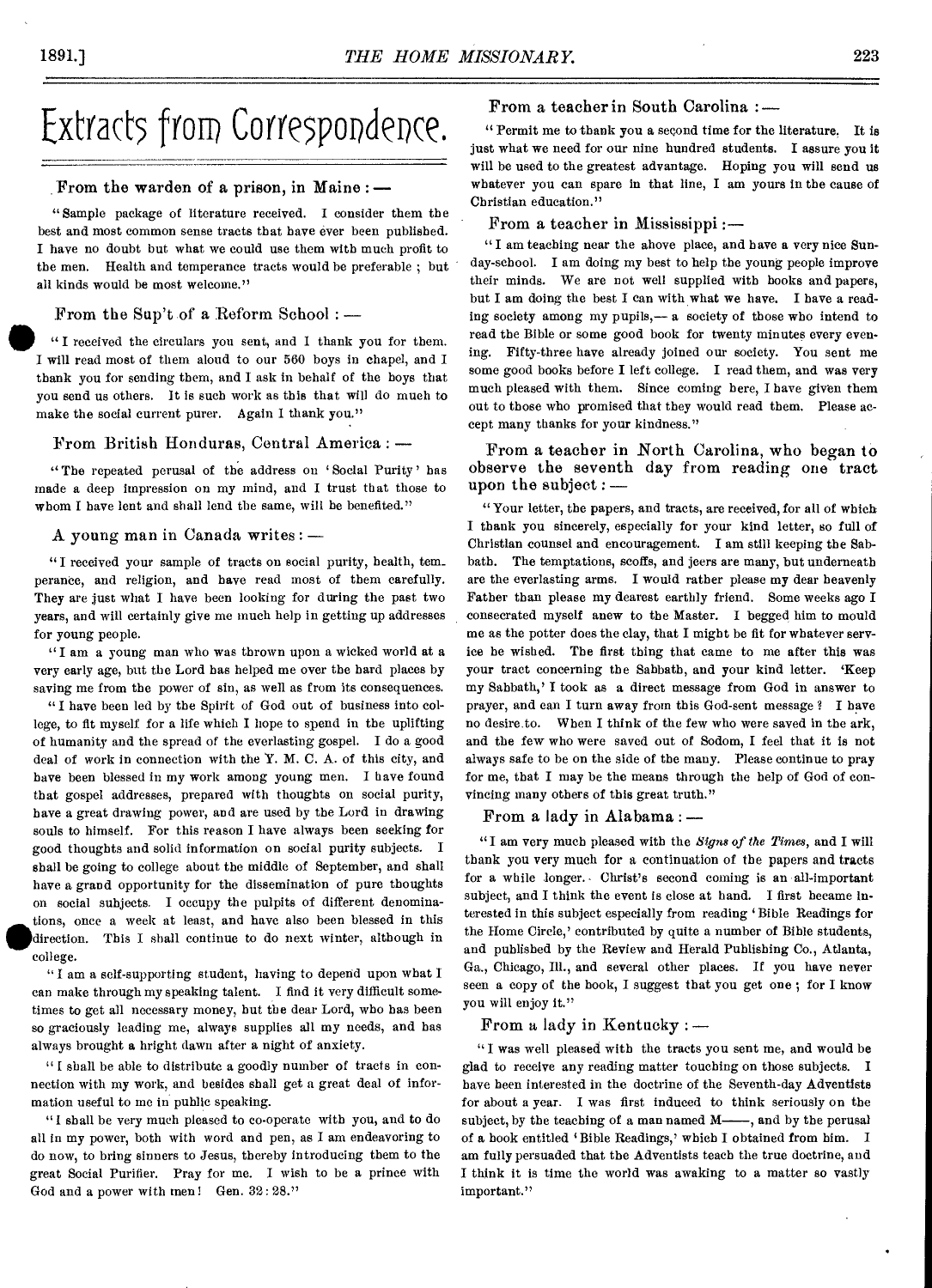# FOREIGN MISSIONS.

mmmm

#### CONDUCTED BY W. A. SPICER.

#### **SWITZERLAND.**

SWITZERLAND is the smallest of the Central European powers, and is about one third the size of the State of Michigan. Four languages are spoken here, — German in the North, French in the West, Italian in the South, and Romanish in the Southeast. The last is spoken by only 45,000 of the inhabitants, and is thought to be the colloquial dialect spoken by the ancient Romans in this district. Anciently, the ancient Romans in this district. Switzerland was a league of independent republics ; but in 1848 these were united, under a new constitution, into a federal republic, the former independent divisions, now called cantons, still having their own constitution and government, similar to our States. There are now twenty-two cantons, which are, on the average, as large as our counties. As a general thing, each canton has its distinct dialect, so that people can usually tell by a person's brogue where he came from. The German cantons have a very bad corruption *of* the German, so that people from Germany can scarcely understand them. With the Germans, this brogue "hurts the ear," as they express it; but to the Swiss ear, it is an improvement in sound on the high German.

In twelve hours on the cars, one rides the longest way through Switzerland, and during the journey at various stages, hears three languages spoken. First, the conductor calls for the tickets in German ; a few hours later, the French is used ; and still later, he seems to be an Italian. This frequent change of language makes it necessary for men engaged on the railroads, in business, or in public affairs of any kind, to have at least two languages, and some have the three. Of the better families, the French send their children to German cantons, and the Germans to French cantons, to learn a second language. Being accustomed to this from youth, the Swiss seem to acquire a foreign language with greater facility than Americans, who usually hear but one language. As a rule, the Swiss learn our language much more readily than we learn theirs.

Switzerland has all the climates of the frigid and temperate zones. From the regions of perpetual ice and snow in the high Alps, one descends to the sunny climate of Italy in the south. "Extremely variable," says the encyclopedia, of the climate of Switzerland, and we have found this to be most literally true, not only of the country as a whole, but of a single place, and in a single day.

Switzerland is the most mountainous country of Europe, about two thirds of it being uninhabitable. It has most charming scenery. Perhaps no other portion of the earth's surface combines in the same compass such a variety and profusion of all that is grand and beautiful in nature. A noted critic once said, " Show me the finest passage on any subject in any poet, and I will show the same better done in Shakespeare." The same may be said of Swiss scenery as compared with that of other countries. Deep forests, shaded glens, tree-clad hills, backed by lofty mountains rising one above another till their climax is reached in shining, snow-clad summits above the clouds ; rippling brooklets, mountain cascades in endless variety, great rivers, lovely lakes, the largest glaciers and steepest mountains in the world, — all unite their charms in one scene of glory and grandeur far beyond the power of man to describe, and almost sufficient to convince the beholder that had Solomon been here, he would not have written, "The eye is not satisfied with seeing." From some peaks, one beholds the Alps for one hundred and twenty miles, including some three hundred snow-capped summits; looking below, he sees, on the far-reaching plain, cities and villages, many white roads winding like a silver thread among the trees and through the fields, and here and there railroad trains creeping along, and appearing no larger than a child's toy. These are scenes worth traveling half way round the world to see. Many travel far to see the works of the great masters in the art galleries of Europe ; but what are these imperfect copies compared with the sublime works of the great Master? Switzerland is the grandest art gallery of Europe.

In the tillable parts, the soil is productive, and yields a great variety of fruits, grains, and vegetables. The people mostly live in small villages in the valleys or on the mountain-side. The country is laid out in small, irregular parcels, which have no fences, but are distinguished from one another by corner-stones and furrows. Some families own enough of these parcels to make a respectable farm, if all were together. Each family has its meadow land, its potato field, another parcel for grain, etc. When the children marry, and set up for themselves, of course each must have land suited for the various products, so there is another partition of the various parcels. In this manner, the division has gone on till some of the fields are very small. These tiny patches, differently planted, and in different stages of development, present every shade of color in vegetation, and from the mountain-top afford a charming view, not unlike a huge quilt of crazy patch-work.

The natural beauties of Switzerland are enhanced by the works of art as seen in the well-kept parks and shaded promenades. The lakes are supplied with efficient steamboat service; and the country has an abundance of railroads, some of which pass through the most charming and thrilling scenery of the Alps, even to the very summit of some noted peaks. The country is also bountifully supplied with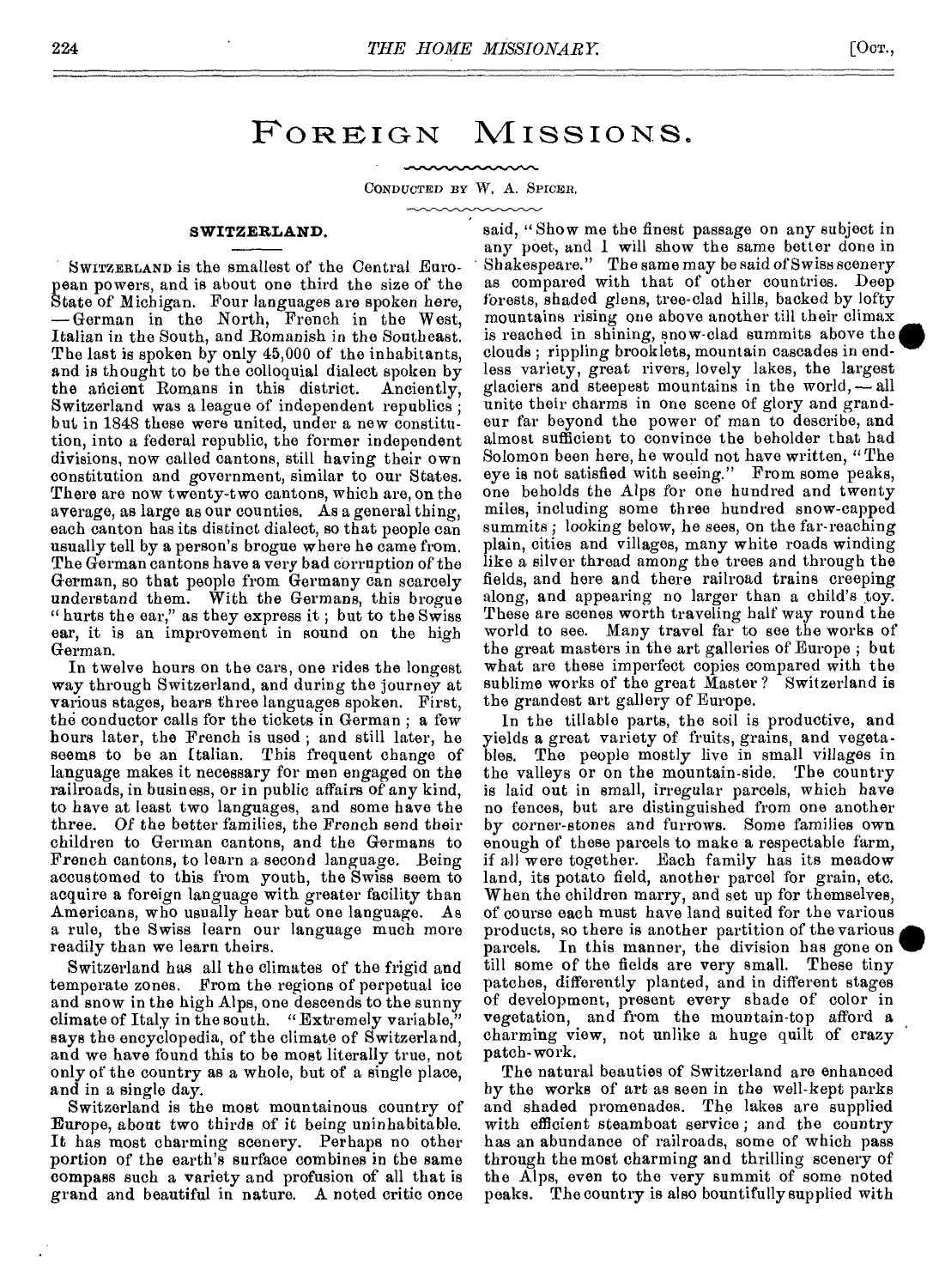palatial hotels, pensions, and mountain healthresorts, which aro annually visited by thousands of tourists from all parts of the world.<br>Basel, Switzerland. H. P. HOLSER.

*Basel, Switzerland.* 

#### **OUR WORK IN SWITZERLAND.**

THE work of Seventh-day Adventists in this field was begun seventeen years ago by Elder J. N. Andrews. By other means, a number had previously embraced the Sabbath. From the time of its introduction, the message has gradually gained adherents, until there are now in Switzerland three hundred and fifty-five members, in twelve organized churches. More than half of these are French, and the remainder German. The work here is organized on the same plan as in America. On the whole, the people are faithful in paying tithes and zealous in missionary work.

Many publications have been placed in the hands of the people, so that the message is quite well known. The prejudices of the people are stronger than in the States, making it a greater cross to accept the truth. As people associate much with one another, prejudice travels very rapidly, and once set on foot, seems like many of the old traditions, which never die.

Ministers, as a general thing, do not try to refute the truth, but, being afraid of it, seek to keep people from investigating it by inventing and circulating something that makes it look hideous. With great eagerness, the papers publish and continue to circulate some of the groundless assertions of apostates from the truth, in the States. But many know in their hearts that we have the truth, and the masses, fearing its power, see our work in a greatly magnified light, like the enemies of old to whom a few advancing Israelites appeared a mighty host. When a few books have been circulated in a neighborhood, the report is blazed abroad that the Adventists are "making propaganda" everywhere, and that they are circulating their publications in great quantities all over the country. Recently, two persons from a Catholic village near Basel embraced the faith, which so stirred up the "fathers" that they published a series of three articles entitled, "A New Sect," in **giavhich** Sabbatarians were represented as pressing into all parts of the world with their doctrines, and especially among Catholics.

Seed sown in Switzerland is not lost, though some of it may long lie dormant. Cases have recently been found where the truth has been working in hearts for years, and now bears fruit. The chief means employed to advance the truth are preaching, Bible readings, and the circulation of our literature. This country being the center through which most tourists pass, our periodicals in three languages are kept on file in two of the most frequented cities. Excepting Bern, we now have churches in the leading cities of Switzerland, of which may be named Basel, Zurich, Geneva, Lausanne, St. Gall, Bienne, and Chaux-de-fonds.

Our working force at present consists of two ministers, two licentiates, and five colporters. These are about equally divided between the French and the German population. The publishing house at Basel employs twenty-four hands, and is constantly improving its facilities. During the past year, publications in the Russian, Bohemian, and Spanish languages have been added to our list; while others in the Polish, Hungarian, and Armenian are in preparation. The composition and the proof-reading are done by other houses, and matrices are furnished us, from which we make plates, and print as much and as often as needed. The part done by other houses is produced about as cheaply as we could do it ourselves had we the complete outfit of type, etc., and thus without the large expense of educating and maintaining competent persons in the various languages, we are able to produce publications in them nearly as cheaply as in the French and German. Herein is seen one of the special providences of the Lord in preparing the world for carrying the message. In almost every civilized nation there are trained printers and equipped printing offices which are glad to work for us at prices which have been pressed down to the lowest point by sharp competition.

The facilities for work are at hand. The great need is consecrated workers to use them. The need for educating help is being felt more and more. Steps have been taken to hold a school for this purpose the coming winter. A canvassers' drill will be held at the same time, to recruit our forces in this branch. Efforts are also being made to do missionary work by correspondence with French and German colonies in various parts of the earth. By this means, it is hoped to extend the message to new fields, and to strengthen the home work.

The finances of Switzerland are in a good condition, the tithe not only supporting the work at home, but assisting in other fields. Last year, it amounted to \$2,669.22, and other donations to \$925.85, making a total of \$3,598.07, or \$10.13 per capita. This average is higher than in many fields where wages and resdurces are much larger. We have good reason to be encouraged for the work in this field. The prospects for growth in the future are good. The work is the Lord's. Hitherto he has helped, and we know that in his way, the work will be accomplished.

Our people here feel deeply grateful to our brethren in America for the aid given them, Switzerland is a small country, surrounded by mighty nations; she has a heart large enough to carry the truth to all of them, but her pocket-book is too small ; hence she is the more thankful for the help which she receives for this work. The majority of our brethren in America will never meet in this life those who have received the truth through their means ; but soon the great reunion will take place, when all the faithful will enter into the joy of their Lord, and then, for the first time, they will meet those who will thank them, next to their Lord and Saviour, for the joys of eternity.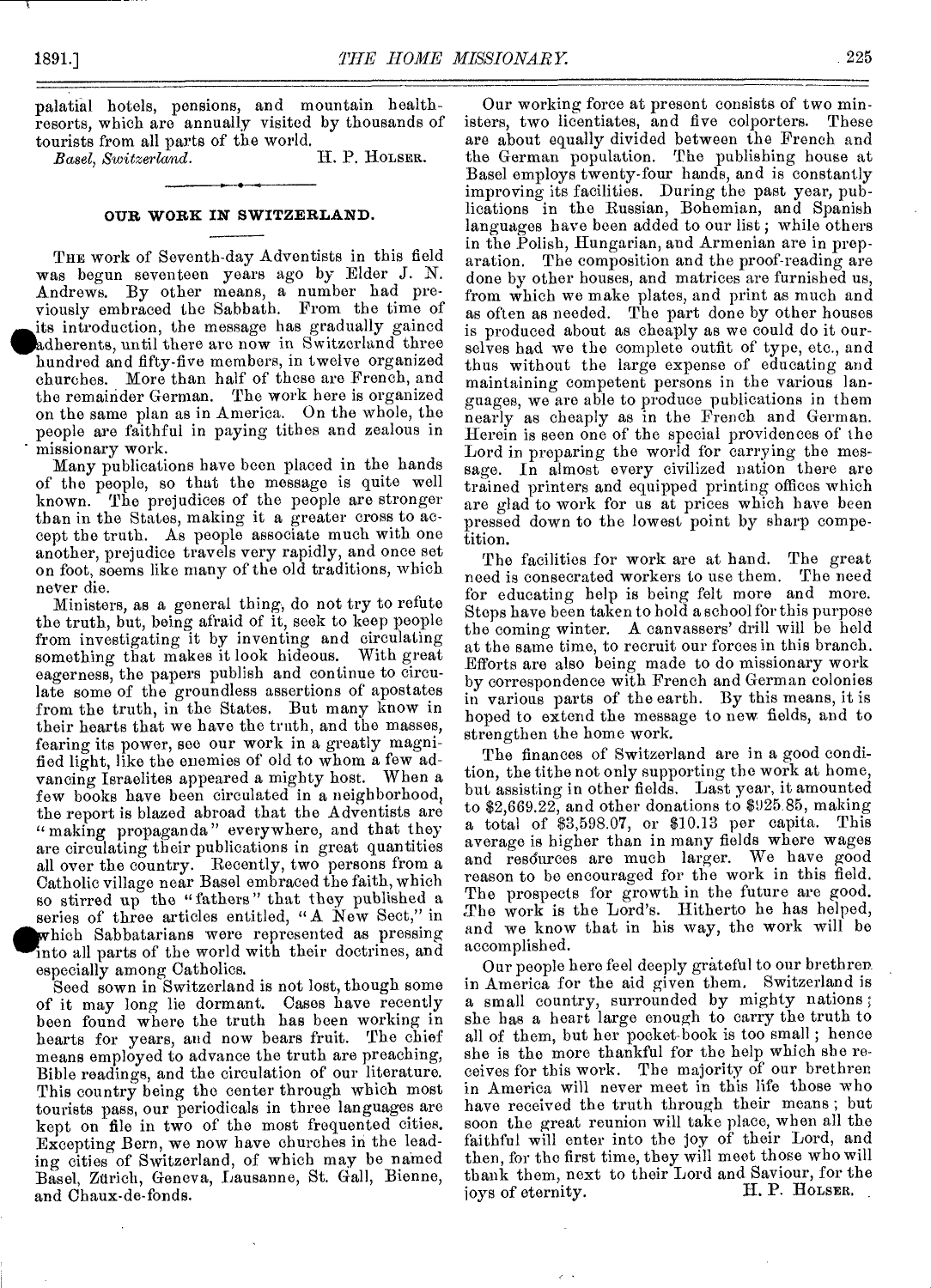#### **THE GERMAN EXPIRE.**

To the Protestant, the central point around which are grouped all other events in the history of Germany, is the Reformation of the sixteenth century. The history of modern Germany may very appropriately begin with that movement, which spread so rapidly over Northern Europe, freeing multitudes from the bondage of a formal service and a godless When, however, the German princes, who had rallied to Luther's defense, and espoused the cause of the Reformation, began  $-$  under the protest of the Reformer —to form political alliances and to resort to the power of the sword in the new cause, they brought weakness and division into the Protestant ranks. Joined by many who were influenced merely by motives of policy to cast in their lot with Protestantism, the strife was begun which culminated in the Thirty-Years' War.

At the beginning of the war, it was a struggle of the disunited and jealous Protestant States of Germany, against the Catholic powers. Before it closed, the war lost its original religious character. Yet the the war lost its original religious character. treaty which ended the struggle, in 1648, granted what was then called religious equality in Germany.

The condition of Germany was deplorable. It had been wasted by war and famine for thirty years, and two-thirds of its population had disappeared. There was no national unity whatever. The country was divided into numerous petty States, each suspicious of the others. This divided condition continued with a gradual uniting of many of the States, either by conquest, or considerations of mutual interest until the war between France and Germany in our own day. All Germany united in this combat, and at its close, in 1871, the States united in making the king of Prussia the German emperor.

Thus the German empire is composed of twentysix States, of which Prussia is by far the largest. The total population is about forty-seven million. Of these, two-thirds are Protestants, and one-third Catholics. Education is general and compulsory. The people are industrious, and the country is productive. But the great national evil now threatening Germany is its crushing military system. It has been aptly said that Germany is not a country with an army, but an army with a country. Every able-, bodied German is liable to military service.

Yet in spite of these burdens, the German loves his fatherland. There are still the fine meadows and farming lands and vine-clad hill-sides, the forests and rivers, the thriving cities and towns, and the quiet And above all, as we view the field from the missionary standpoint, there are the multitudes who still revere the word of God which Luther gave to their fathers in their own tongue. The Lutheran, or State church has, it is true, lost the inspiration of the great Reformer. As a noted German has said, "The land of Luther needs again the spirit of Luther." But there are many, we know, among both Protestants and Catholics in the empire, who are longing to hear a gospel of life and power, and are praying for just such light as is found in the

third angel's message. It has been our privilege to have a part, by our means and prayers, in the beginning of the work of the message in Germany. We shall appreciate and use our opportunities for helping in the future just in proportion as we experience the mighty truth that came to Luther from the Word, "The just shall live by faith." This was the gospel of the Reformation, which begins the history of modern Germany. That history, as also the history of all the world, will close with a reformation wrought by the power of the same Word of God.

### **THE CAUSE IN GERMANY.**

UNTIL the Hamburg mission was established, in May, 1889, there was no permanent center on German soil for our work in that empire. Some work bad been done for Germany from Switzerland, by preacher and canvasser, sufficient to show how ripe was the field, and how necessary it was to devote continuous and systematic labor to it.

The first course of the Hamburg training-school was held in 1889, with an attendance of eight per-<br>sons. The results of the three months' term of in-The results of the three months' term of instruction were highly encouraging, and a greater degree of success attended the work. The next year there were fifteen in the school, and last winter's attendance was thirty-five. Germany, Holland, Russia, Switzerland, Hungary, and Scandinavia were represented. The present mission building in Hamburg was crowded to its utmost capacity to accommodate those who came to the last school. Now our brethren in Hamburg are forced to look for more commodious quarters, as there is good prospect that the number who will avail themselves of this opportunity for training and instruction in the work will be again doubled at the next winter's term.

The work at large in Germany shows encouraging growth. There is a church of sixty members in Hamburg, as the result of quiet labor in connection with the training-school and city mission. Up to June 30, the end of the Conference year, four churches were reported in Germany, with a membership of one hundred and eleven. There were also fifty-seven scattered believers in Germany, Holland, and Hungary, which latter countries are included in the German mission field. This sbows an increase of about sixty Sabbath-keepers during the year. still later report of progress in Germany, will be found in Elder Conradi's interesting article in the "Mission Field" department of the *Review* of September 29.

The amount received from tithes and contributions last year was double that of the year before. The sales of the canvassers amounted to nearly \$5,000. Those who are embracing the truth in Germany give every evidence of a willingness to bear burdens, and to engage in work for their fellow-countrymen. For some time to come, Germany must be the principal training ground for workers for Russia, Austro-Hungary, and Holland, as well as for Germany. The times are growing more and more unsettled in Europe.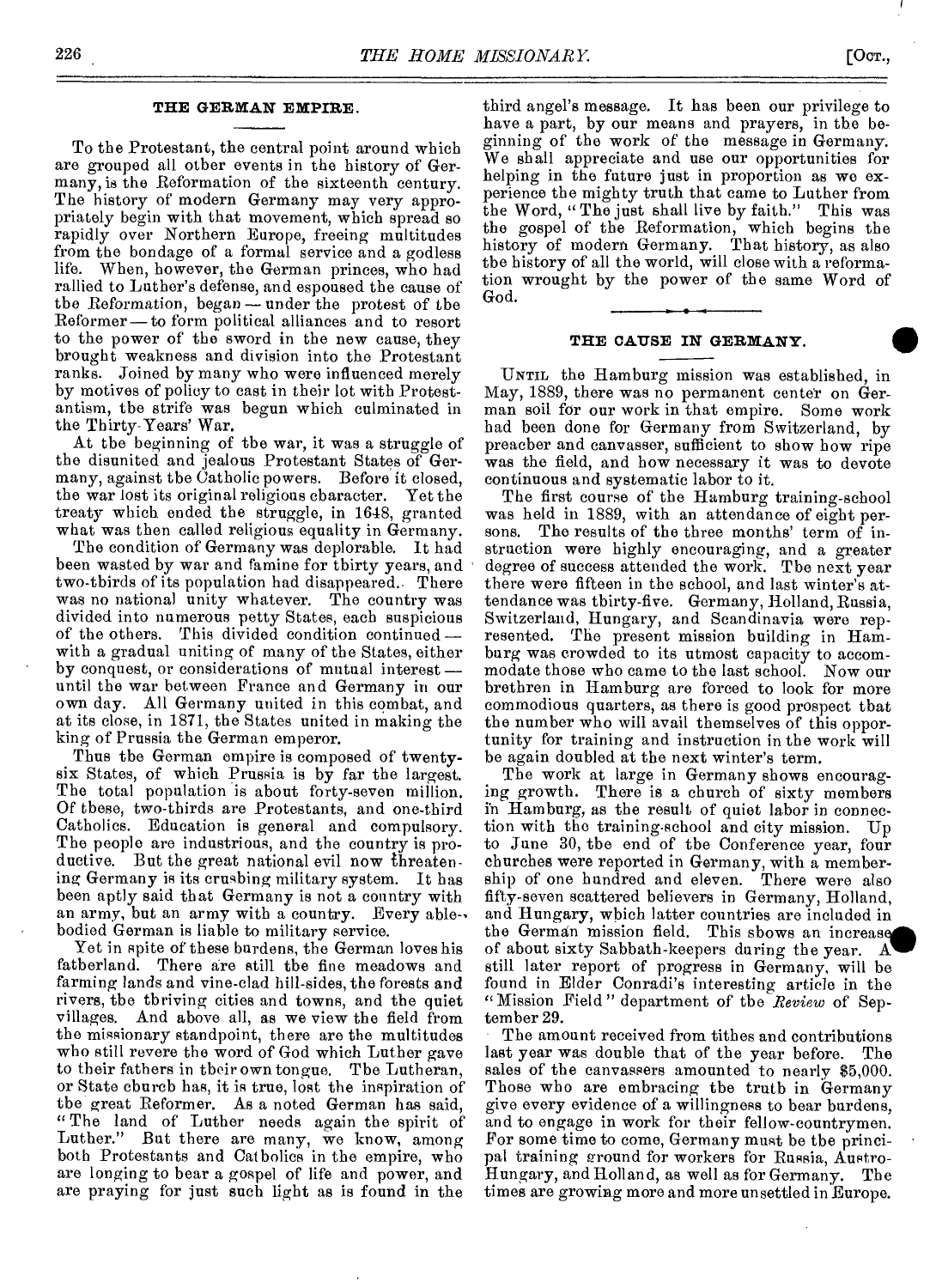People and rulers are preparing for and expecting a general European war in the near future. Now is the time for us to send workers into these fields, and help them to develop laborers. There are at present in Germany two ordained ministers, three Bible workers, four corresponding secretaries, and twelve canvassers. The harvest truly is great, but the laborers are few in the great German empire.

# HAMBURG, THE CENTER OF OUR WORK IN GERMANY.

THE city of Hamburg is quite an ancient place. We find it first mentioned in 811 A. D., in the reign of Charles the Great, who conferred certain privileges upon it. The then small fishermen's town, situated on the Elbe, about ninety miles trom the mouth of the river, just at the point where the flood tide ceases, grew rapidly, and at the time when the imperial power in Germany, was next to nothing, it was one of the leading cities which formed the mighty " Hansa," from the thirteenth to the seventeenth century. The Hansa is a peculiar feature in the history of Germany. It was a corporation of seventy-seven united free cities, and was instituted to secure peace, and to protect the merchants' caravans while traveling with goods from one place to another.

At that time the dukes and knights lived by wholesale robbery on the highways, using what was termed the *Faustrecht,* or right of private warfare. The merchants, therefore, sent a strong body of troops with their caravans ; and by and by this force became so strong that they not only declared war against the king of Denmark and Norway, but even defeated him twice. In those days the Hansa established settlements in London (of which there still exists a remnant in East India Avenue), in Norway, Sweden, Russia, and Holland.

Ansgarius, the apostle of the North, located at Hamburg in 834 A. D., preaching Catholicism, and organizing and building a church there. But when the light of the Reformation began to spread, Hamburg was one of the foremost in adopting the Lutheran doctrines, and in 1529 A. D. freely opened its churches and pulpits to the preaching of the gospel truth. Ever since, Hamburg has been a stronghold of Protestantism. The Catholics never again gained much influence there, excepting during the short time of French rule (1806-1812), when a school and a church were delivered into their hands. At the present day, when the papists have systematically planned to recover their lost ground, they have made Hamburg the center of their operations in the " white North," as the Protestant North is called. In fact, they are building a second church there now, at St. George, one of the suburbs ; also a church and school at Ottensen, a manufacturing place in the vicinity.

Being governed by republican principles, Hamburg has supported free thought and liberty ; but its rulers, the majority of whom were merchants, devoted most of their energy and means to the development of its commerce, in which they surely succeeded, inasmuch as the Hamburg fleet was the beginning of the German marine service, and her flag was well known in all waters long before Frederick William, the great Elector of Brandenburg, and one of the founders of Prussian supremacy, sent his ships to the west coast of Africa.

The Thirty-Years' War (1618-1648) greatly crippled the trade of Hamburg, but it soon recovered from that. More harm was done by the first Napoleon, who made it a French town in 1810. In 1813, it was relieved by the Russians, but the French then bombarded the town, and forced the Russians to evacuate. When the French reoccupied the city, about 30,000 poor and sick people were exiled, in the bitter cold of winter, and a forced contribution of eighty-seven million marks (twenty-one million dollars) was raised. In 1814 the French left Hamburg. In 1815 she joined the German Confederation, and by the diplomacy of her mayors and senators, supported by the spirit of sacrifice of the people, managed to preserve, during all the unsettled political times, her rights as a free and hansa city ; and when Nuremberg and Frankfort lost their privileges in 1866 by supporting Austria and the Southern German States against victorious Prussia, Hamburg, Lubeck, and Bremen had placed themselves on the Prussian side, and thus secured their positions, although many of their privileges have been "peacefully" rescinded, they yielding to the irresistible desires of Prince Bismarck. These three free cities are each represented in the Bundesrath, or Federal Council of the German States, by one delegate. They have their own government, and not Prussian but Hanseatic civil law rules them, which, to a great extent, is said to be more liberal than the Prussian law.

This is of importance for our truth, and it was doubtless the leading of God that our brethren have chosen this place as the missionary center for the German work. Hamburg is the second city of Germany. It has about 600,000 inhabitants. Including those of the surrounding Prussian cities of Altona, Ottensen, Wandsbeck, and Harburff, we may safely take the figure to be one million. Among the sea-ports, Hamburg ranks the first on the continent of Europe. It is thus to be seen that a great shipmissionary work can also be done there. Hundreds of thousands of emigrants pass through the city every year.

The work of the third angel's message in Germany would be greatly helped by the possession of a mission house in Hamburg, because there is not one hall, among the many, which is really suitable for our meetings. But, thank God, a beginning has been made, and God will not forsake either his cause or his people in Hamburg and Germany.

EMIL SEVERIN.

ERRATUM.- In giving the list of missionary appropriations last month, it was stated that they were for the year ending. June 30, 1891. It should, of course, have been the year ending June 30, 1892.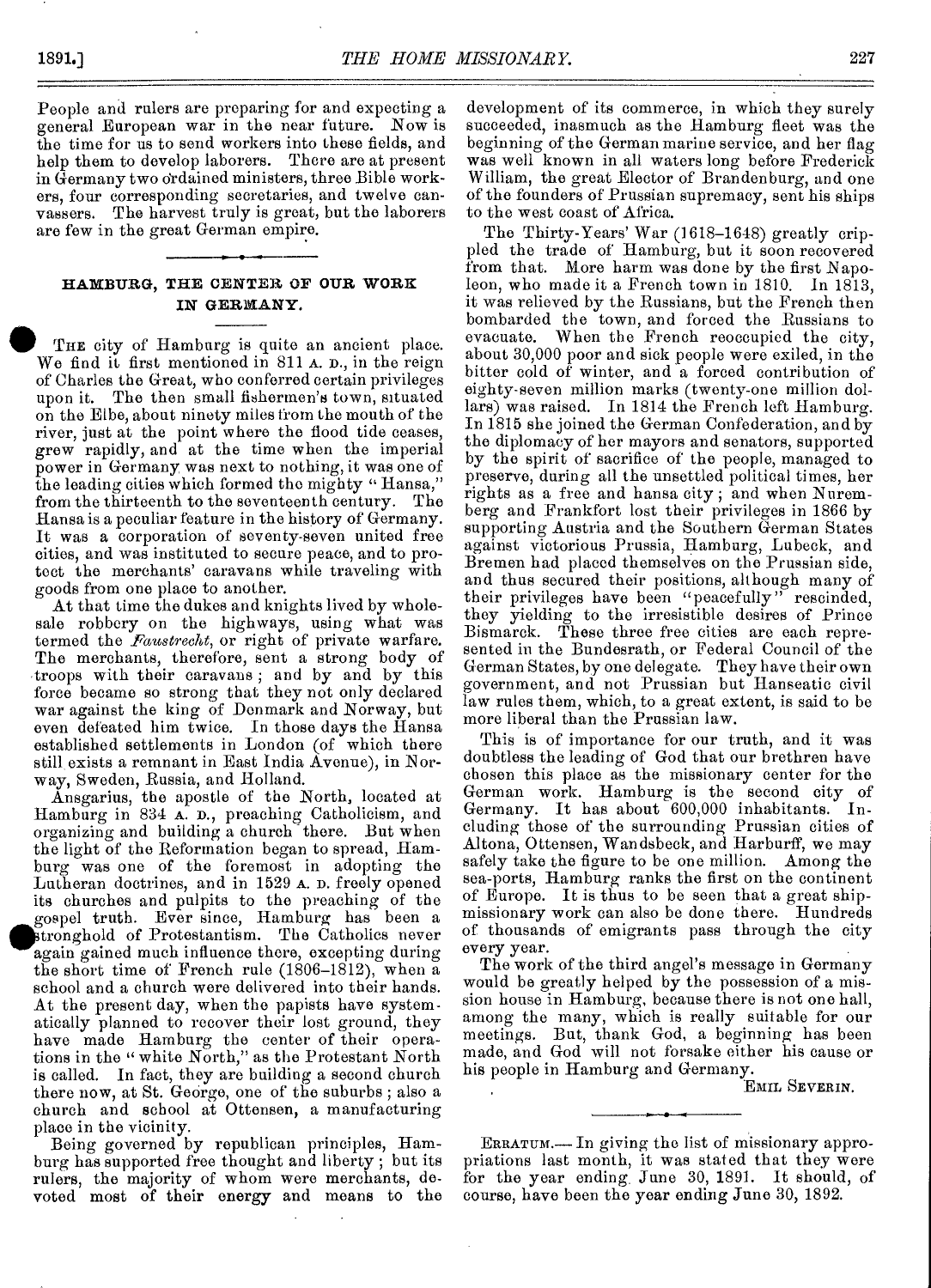# RELIGIOUS LIBERTY.

CONDUCTED BY W. A. COLCORD. munaanaanaan

### **NON-CONFORMISTS.**

THE following is from Judge Hammond's decision in the King case : —

" While out of our  $64,000,000$  of people there are a comparatively very few who prefer the seventh to the first as a day of rest and for religious observances, according to the strict letter of the commandment, and who, possibly with good reason, resent the change that has been made as being without divine sanction, the fact remains that the change has been made by almost universal custom, and they must conform to it so far as it relates to its qualities as a day of public rest. . . . It may be harmless in itself—because, as petitioner believes, God has not set apart that day for rest and holiness—to work on Sunday; and yet if man has set it apart, in due form, by his law, for rest, it must be obeyed as man's law if not as God's law ; and it is just as evil to violate such a law, in the eyes of the world, as one sanctioned by  $God - I$  mean, just as criminal in law."

Did Judge Hammond never hear of non-conformists? They antedate the history of England even. We will cite a case. Out of the millions in the Babylonish Empire in the days of Nebuchadnezzar, there were a comparatively very few who preferred to worship the only true God, according to the strict letter of the commandment, and who with good reason resented the change that had been made in this respect by the heathen idolaters, without divine sanction ; which change had become an almost universal custom. But when upon a certain occasion an image was erected in the plain of Dura, and an edict issued by the king that all should bow down to it in conformity to this almost universal custom, these few said : " Be it known unto thee, 0 king, that we will not serve thy, gods, nor worship the golden image which thou hast set up." Of these, professed Christians now sing,—

### " Honor them, the faithful few; All hail to Daniel's band."

And so like honor awaits those who will be loyal to Him who rules above, and have courage to refuse to comply with customs contrary to God's law ; for the same God who said, "Thou shalt have no other gods before me," said also, "Six days shalt thou labor and do all thy work, but the seventh day is the Sabbath of the Lord thy God : in it thou shalt not do any work."

#### **AN OLD JURY.**

BUNYAN thus describes the jury and their private verdicts, that sentenced to a cruel death poor Faithful, whose godly manner of life condemned the inhabitants of the town in which was kept a fair called Vanity-Fair : —

" Then went the jury out, whose names were Mr. Blindman, Mr. No-Good, Mr. Malice, Mr. Love-lust, Mr. Live-loose, Mr. Heady, Mr. Highmind, Mr. Enmity, Mr. Liar, Mr. Cruelty, Mr. Hate-light, and Mr. Implacable ; who every one gave in his private verdict against him among themselves, and afterwards unanimously concluded to bring him in guilty before the judge. And first among themselves, Mr. Blindman, the foreman said, 'I see clearly that this man is a heretic.' Then said Mr. No-good, 'Away with such a fellow from the earth.'  $A_y$ , said Mr. Malice, for I hate the very look of him.' Then said Mr. Love-lust, 'I could never endure him.' Nor I,' said Mr. Live-loose, ' for he would be always Not 1, said Mr. Live-loose, for he would be always<br>condemning my way.' 'Hang him !, hang him !' said Mr. Heady.  $\dots$  'Hanging is too good for him,' said Mr. Cruelty. ' Let's dispatch him out of the way,' said Mr. Hate-light. Then said Mr. Implacable, 'Might I have all the world given me, I could not be reconciled to him ; therefore let us bring him **in** forthwith guilty of death.' And so they did ; therefore he was presently condemned to be had from the place where he was to the place from whence he came, and there be put to the most cruel death that could be invented."

Said Christ to those who did not believe in him, " The world cannot hate you ; but me it hateth, because I testify of it, that the works thereof are evil." John 7 : 7. To his disciples he said, " If ye were of the world, the world would love his own ; but because ye are not of the world, but I have **chosen you** out of the world, therefore the world **hateth you." John 15 : 19.** 

#### **HERESY TWO CENTURIES AGO.**

NEW YORK *Evening Post :* Theological controversies still appear to be bitter, but how mild they would seem to the early settlers of this country ! The pending disputes render very timely the publication, by the New York *Learner and Teacher,* of the following letter, which is claimed to be genuine, and the original of which is said to be in a book of records, dating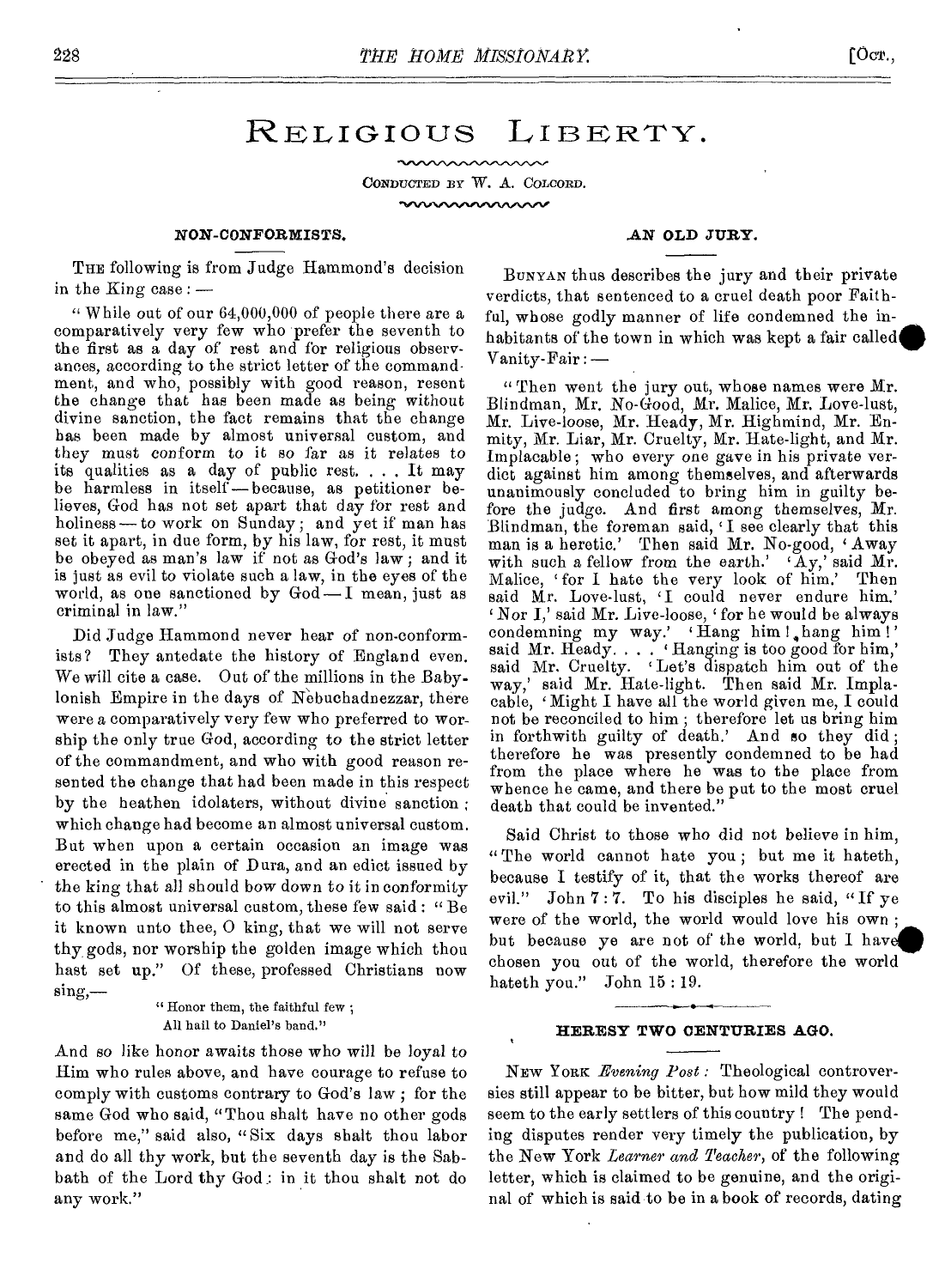from early in 1600 to 1749, and kept in an old Quaker meeting-house in Greenpoint,  $R. I. : -$ 

### " SEPTEMBER 15, 1682.

" To ye aged and beloved — Mr. John Higginson :  $-$ 

" There be now at sea a ship, called the Welcome, which has on board an hundred or more of the heretics and malignants called Quakers, with W. Penn, who is the chief scamp, at the head of them.

" The General Court has accordingly given secret orders to Master Malachi Huscott, of the brig Porpoise, to waylay the said Welcome slyly, as near the Cape of Cod as may be, and make captive the said Penn and his ungodly crew, so that the Lord may be glorified, and not mocked on the soil of this new country with the heathen worship of these people.

" Much spoil can be made by selling the whole lot in Barbadoes, whore slaves fetch good prices in rum and sugar, and we shall not only do the Lord great service by punishing the wicked, but we shall make great good for his minister and people.

" Master Huscott feels hopeful, and I will set down the news when ship comes back.

" Yours in ye bowels of Christ,

" COTTON MATHER."

We feel bound to say that this letter has rather too strong a flavor of a later century, and a more unregenerate humor, to justify its hasty acceptance as authentic. But whether this be a true bill or not, it is matter of history that only a little more than a century before this date — to wit, on the 27th of October, 1553 — Sorvetus was burned at the stake in Geneva, Switzerland, at the instigation of Calvin, because he taught doctrines in which Calvin did not believe.— *Inter Ocean, May 22, 1891.* 

#### **NOT REQUEST, BUT DEMAND.**

A CONVENTION was held September 15, at Atlanta, Ga., to decide on the question of an exhibit for that State at the World's Fair. Upon the introduction of a resolution that an exhibit be made, according to the *Atlanta Journal*, "an unexpected debate sprung<br>up" in regard to "keeping open on Sunday." One up" in regard to "keeping open on Sunday." gentleman, a Mr. Traylor, of the State Legislature, proposed an amendment to the effect "that Georgia  $\begin{array}{c}\n\mathbf{u} \\
\mathbf{g} \\
\mathbf{p} \\
\mathbf{w} \\
\mathbf{c} \\
\mathbf{f} \\
\mathbf{f} \\
\mathbf{g}\n\end{array}$ would have an exhibit, provided the gates were closed on Sunday." During the discussion which followed, the following remarks were made : *—* 

*Mr. Taylor : "* The Georgia Legislature pays you [Mr. Traylor] as a member \$4.00 per day for every Sunday."

*Mr. Traylor : "No,* sir ; it does not."

*Mr. Lyon and others : "Yes,* sir ; the pay does not stop on Sunday."

*Mr. Traylor : "Well sir, I am opposed to exhibi*tions at Chicago if they open on Sunday. My wife is the best Methodist in Georgia, though I am not a member."

A motion to substitute in the amendment the word "request " for the word " demand" was lost, and the following was added to the resolutions adopted : —.

" That the exhibit shall not be for display at Chicago on the Sabbath day, and we demand that the World's Fair exhibition be closed upon that day."

A BROTHER, writing from Dayton, Tenn., in a recent letter says that a number of individuals in that section have on certain Sundays been " watching to catch Saturday keepers at work," for the purpose of arresting them. Referring to one occasion, however, he says: "While we were eating wild honey in the mountains and at the Graysville church, they were looking up the wrong tree." Tennessee somehow seems to be the foremost in thirsting after the blood of Sabbath-keepers just at present, though we are sure the day is not far distant when the wounded pride of religious bigotry will unmantle its hideous form all over the land.

AT the hearing granted Col. Elliott F. Shepard's delegation in Chicago, before the late meeting of the World's Fair Commissioners, September 3, Rev. Dr. Patton said : "If the workingman cannot attend the Fair on week days, so much the worse for the workingman. The Fair must not be opened on Sunday." This the Chicago *Herald* called "brutal." It shows about how deep and how sincere the pretended interest and sympathy of the Sunday-law workers is for the laboringman. From such statements it is evident that these clamorers for laws and regulations for Sunday observance, intend to carry their point, if they have to outrage every principle of justice, and trample upon every human right.

IN " Great Controversy," Vol. IV., page 409 (edition 1885), the following statement is made :—

" The miracle-working power manifested through Spiritualism will exert its influence against those who choose to obey God rather than men. Messages will come from the spirits, declaring that God has sent them to inform the rejecters of Sunday that they are in error, and that the laws of the land should be obeyed as the laws of God."

THE Covenanter Church, otherwise known as the Reformed Presbyterian, whose membership is only 11,272, contributed \$4,520 to the National Reform work the past year. At the same ratio, Seventh-day Adventists should give \$12,000 for Religious Liberty work.

MR. CRAFTS says : " In our reform, let us make the best possible engine, and then by prayer and courageous earnestness fill it with POWER."- *Christian Statesman, Oct. 30, 1890.* 

The Spanish Inquisition is the model after which these "Reformers" are patterning.

RESOLUTIONS in religious assemblies, calling upon the World's Fair directors to close the Fair on Sunday, are becoming, as stated in the Chicago *Inter Ocean* not long ago, " the most popular of any brought before the Convention."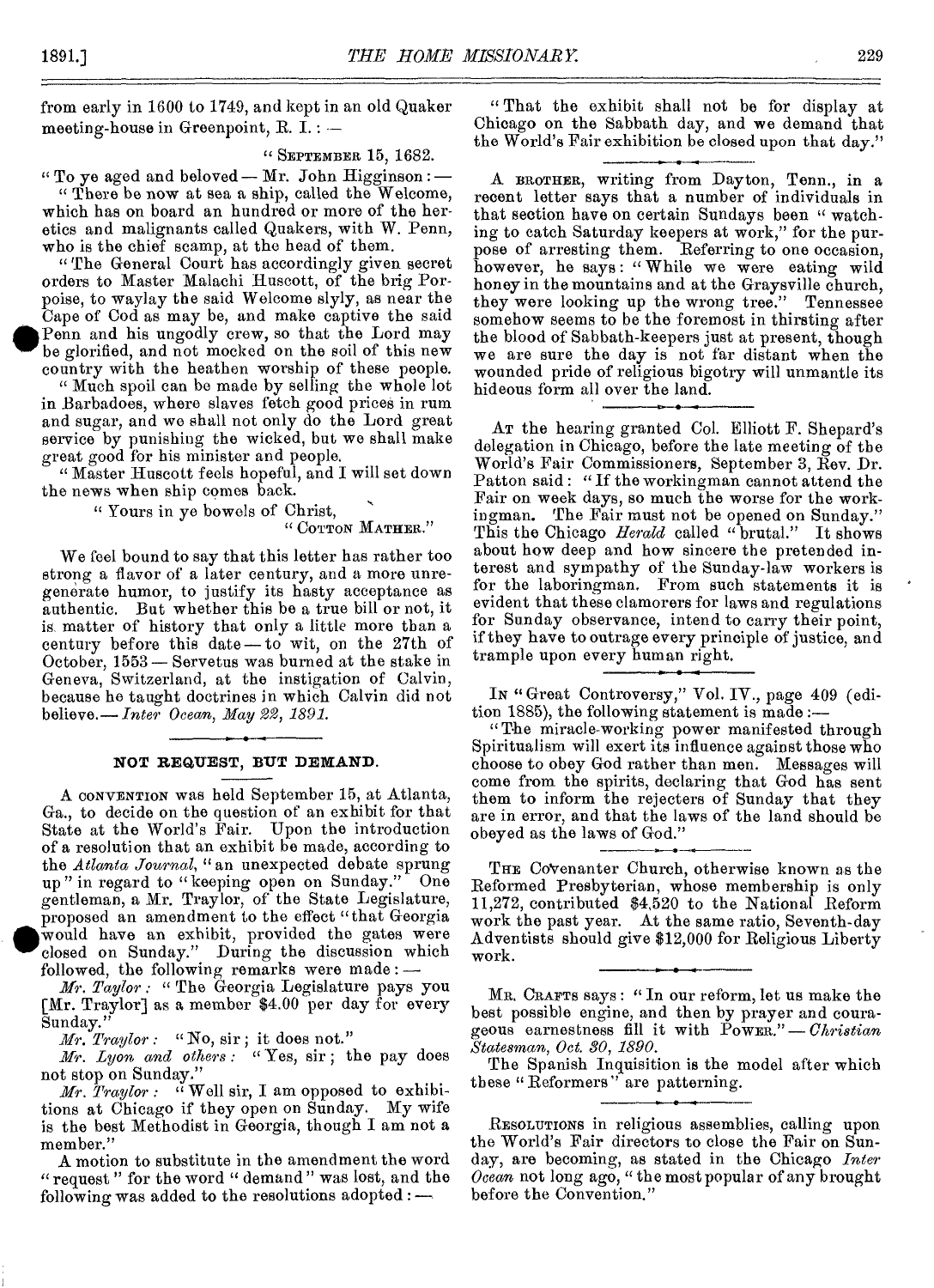# HOME MISSIONS.

CONDUCTED BY MISS JENNIE THAYER.

#### **SOWING BESIDE ALL WATERS.**

TOILING on for Jesus, though the way be long; Toiling on for Jesus, for he makes us strong ; Toiling on for Jesus, though the path be drear ; Toiling on for Jesus, for the end is near.

Toiling on for Jesus, whom, unseen, we love, Bringing many with us to his home above ; Toiling on for Jesus, who has toiled for us, Leading lost ones homeward, serving Jesus thus.

Toiling on for Jesus with our might and main, Scattering by the wayside his own precious grain ; Toiling on for Jesus, not for self at all, Working in his vineyard, yielding him our all.

Toiling on for Jesus, 'neath the noontide heat ; Toiling on for Jesus ; work for him is sweet ; Toiling on for Jesus, though the way be lone ; Toiling on for Jesus, till the work is done.— *Sel.* 

# **MISSIONARY CORRESPONDENCE.**

WHEN we consider this subject in all its bearings, we realize that it is indeed an important one, and worthy of our careful thought and study. In the first place, what is our object in securing, long lists of addresses of persons whom we have never seen, and by correspondence and distribution of literature spending considerable time and money upon them? Is it not that they too may come to  $a_{\ast}$ knowledge of the truth as it is in Christ Jesus?

So the first element necessary to insure any degree of success in this, as well as all other similar lines of work, is love for God and our fellow-men. If this principle is within our hearts, it will not only actuate us to labor on from day to day, finding genuine pleasure in the work, but will show itself in our correspondence, and react upon those to whom we write, even though they are thousands of miles away. These persons will either be drawn toward us or repulsed by the spirit which they,see manifested in our letters. " It is not by might nor by power, but by my Spirit, saith the Lord."

If we have the Spirit of Christ in our hearts, loving all and wishing to do them good, will we not become interested in them, and express our interest in a manner that will leave no room for doubt? We can do this in various ways,— first, by a carefully written letter and well selected literature, to meet the needs of that particular person, or the field which he supplies, and thus prepare the way for more effective work ; second, if the individual is discouraged, and expresses it, or has a need that we can supply, even if it involves some trouble, we can help by giving him sympathy and aid, which will bring a blessing to the giver as well as the receiver.

First impressions go very far toward influencing the mind of another for or against us and the message of life we would give them. For this reason great responsibility rests upon us, and we should realize fully the work we have undertaken. If we would secure the attention of our correspondents, we must make a favorable impression in the beginning, and interest them if possible, in the literature sent. Humanity is the same the world over. Love, kindness, and true Christian courtesy will win their way to the hearts of all, regardless of race or condition ; and who can measure the results?

When an interest has been secured in different lines of gospel work, and literature is eagerly sought after, not only for personal work but for general distribution, it is not long before questions begin to come, in relative to important Bible doctrines long lost sight of, and how easy then, to direct the mind to the Book of all books, sending at the same time some tract, pamphlet, or book, which not only settles the question to their satisfaction, but shows the harmony that exists in the Scriptures. Truths which at one time would have been obnoxious to them, have gradually become very interesting. Thus step by step is taken, until the law of love has helped wonderfully to point souls to Christ and his claims. upon them.

In this branch of the work, if we do not always see the results we desire, it should not be considered a cause of discouragement. Our duty is to persevere. " The work is not ours, but God's, and we are not responsible for success. What we *are* responsible for, is downright hearty obedience and earnest, *painstaking* service. Have we given the message just as our Master would have it given ? Have we taken pains to make it understood ? Further than this we cannot go, and if the message be neglected, the invitation slighted, take it to the Lord. It is his province to decide what to do next."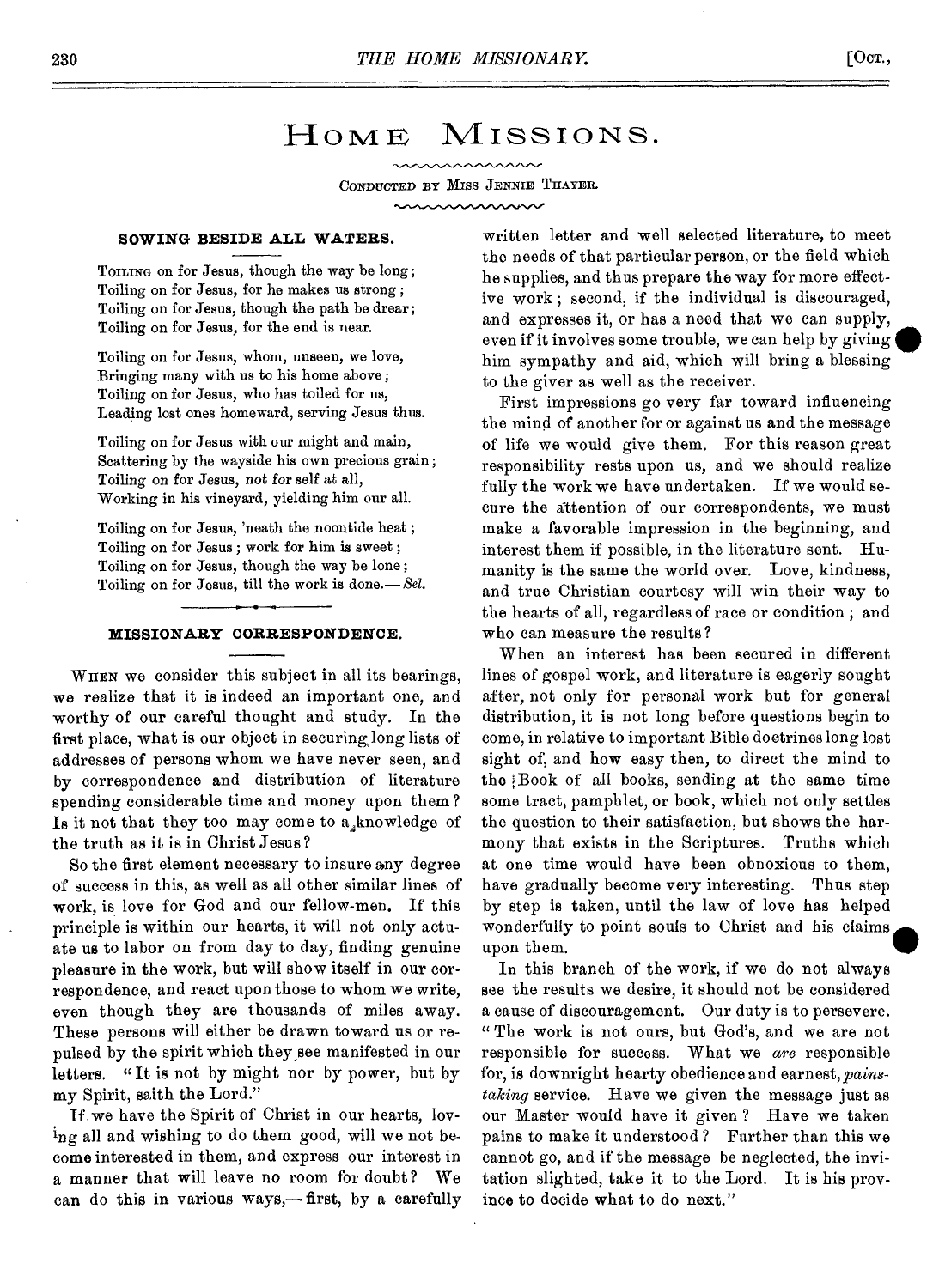The details of the work have been dwelt upon many times, and various suggestions have been given as to the best methods, so that these need not be referred to lengthily in this article. The manner in which we do our work tells for or against us, and for this reason the details should receive very careful attention. As each individual has a different plan for his own personal work, so it will be with missionary correspondence. If in our letters we seek to win the favor of those to whom we write, that the truth may find a lodging place in their hearts, we must **\*also** see that our literature is sent out in a condition that is in keeping with the profession we make. Packages *neatly* wrapped, addressed, stamped, and tied or pasted, have an influence, and speak silently of the people who send them. If our work is done in any other way, it will leave an unfavorable impression in the minds of many, that cannot be easily removed, and which of itself might possibly form a barrier to the entrance of the truth.

No set rules can be laid down for all to follow, but with love in the heart, and faith in the message we bear to others, combined with sanctified common sense, there need be no hesitancy in beginning and pushing this work, doing it in such a manner that through its agency many souls may be brought into the kingdom.

If we say we are not capable in this direction, we are directed to One who is able to supply all our needs, and the same One, by his Holy Spirit, can press home to the hearts of the readers afar off, those truths so necessary to their salvation.

Let us, then, who are engaged in this work, resolve that we will be more faithful in the performance of every detail, more careful to make that impression which will lead men and women to desire the "righteousness of Christ," and thus become "reflectors of Him." Individuals in foreign fields are praying for the success of this work, and as our united prayers ascend to heaven, that the blessing of the Most High may rest upon it and us, that our lives may be fully consecrated to him, let us not be anxious or mar the consecrated to him, let us not be anxious or mar the work by discouragement and doubt, but wait patiently, and eternity will reveal the results.

MRS. S. L. STRONG.

"THE present is our day of trust. To every person is committed some peculiar gift or talent which is to be used to advance the Redeemer's kingdom. All God's responsible agents, from the lowliest and most obscure to those in high positions in the church, are intrusted with the Lord's goods. It is not the minister alone who can work for the salvation of souls. Those who have the smallest gifts are not excused from using the very best gifts they have ; and in so doing their talents will be increased. It is not safe to trifle with moral responsibilities, nor to despise the day of small things. God's providence proportions his trusts according to the varied capabilities of the people. None should mourn because they cannot glorify God with talents which they never possessed, and for which they are not responsible."

" The secret of life's success is in a careful, conscientious attention to the little things. God makes the simple leaf, the tiny flower, the blade of grass, with as much care as he creates a world. The symmetrical structure of a strong, beautiful character is built up by individual acts of duty. All should learn to be faithful in the least as well as in the greatest duty. Their work cannot bear the inspection of God unless it is found to include a faithful, diligent, economical care for the little things."— *Testimonies for the Church, Vol. IV., pp. 618, 572.* 

" The workers should take Jesus with them in every department of their labor. Whatever is done should be done with an exactness and thoroughness that will bear inspection. The heart should be in the work. Faithfulness is as essential in life's common duties as in those involving greater responsibility. Some may receive the idea that their work is not ennobling; but this is just as they choose to make it. They alone are capable of degrading or elevating their employment."

#### **QUESTIONS.**

1. WHAT is our object in missionary correspondence?

2. What is the first element necessary to insure success?

3. What must we do in order to secure the attention of our correspondents?

4. In what should an interest first be awakened ?

5. What will help wonderfully in pointing souls to Christ ?

6. Is failure to see results any cause for discouragement?

7. For what alone are we responsible?

8. In what condition should the publications be sent out?

9. Does success depend upon our ability ?

10. Who will supply all our needs?

11. What instruction has he given? Eccl.  $11:6$ .

12. What will be the result? Ps. 126: 5, 6.

#### **PROGRAM.**

1. Opening song.

- 2. Scripture reading, 1 John 3.
- 3. Prayer.
- 4. Song.
- 5. Consideration of the lesson.
- 6. Business.
- 7. Closing song.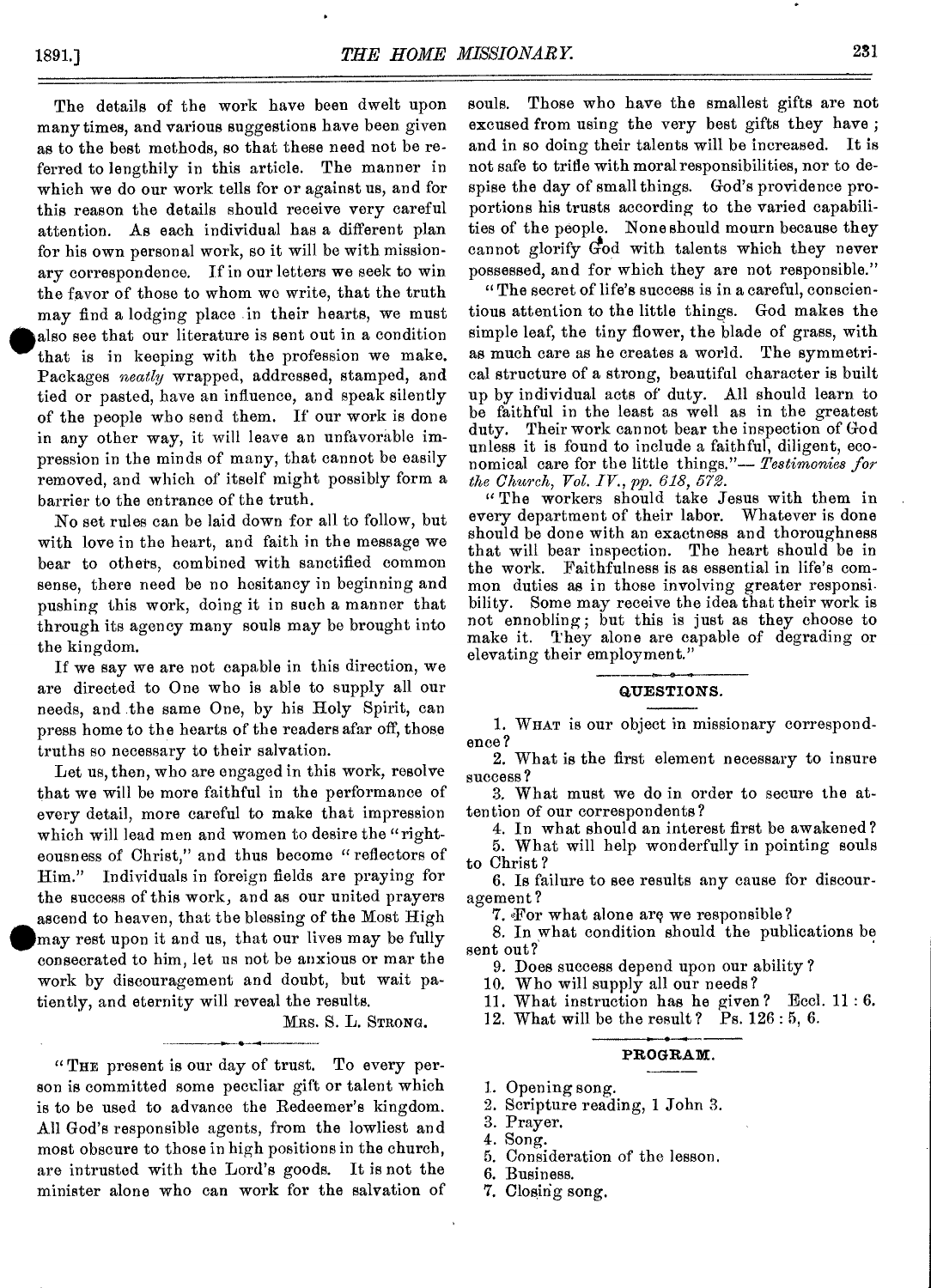# **HEALTH** AND TEMPERANCE.

CONDUCTED BY MISS LAURA C. BEE.

# TWO SUPPLIANTS.

Two suppliants bowed before the throne. One was of high degree, Whose plea was made in courteous tone, And worded eloquently. With flattering phrase he sought the king, And stood in rich attire ; But all his words' high flowering Was marred by low desire. The other suppliant to the king

Was poor, unblessed, unknown, Who came another's want to bring For favor at the throne. No flowery word had he, but fair ; His heart made dew and fire, And love with fragrance filled his prayer, And heaven-born desire.

The lord of state received reward According to his plea ; The selfish thing he sought, his lord Granted him graciously ; But with it came no other mead, No richening of the heart, No power to 'suage another's need In home, or field, or mart.

The other suppliant, too, was given The wealth of his desire; The unselfish plea reached on toward heaven, And kindled heavenly fire. And he who 'd sought the throne in love, With great, unselfish plea, Went like a king crowned from above, To give right royally. F. B.

#### VEGETARIANISM.

ACCORDING to the common acceptation of the term, one who eliminates from his bill of fare all fotms of flesh meat, is a vegetarian. In England, one class of vegetarians, calling themselves "Danielites," go farther than this, and reject all articles of wearing apparel, the production of which necessitates the taking of animal life. Sealskin cloaks, buckskin gloves, leather shoes, etc., are entirely discarded by them. From a hygienic point of view, however, vegetarianism, as practiced by many people, falls far short of presenting a model bill of fare. Those who strictly reform from the use of flesh foods, and at the same time continue to regale themselves on such articles as cheese, vinegar, condiments, rich and highly seasoned foods, hot soda biscuits, large quantities of

sweets, etc., have made little or no progress in dietetic reform.

A true vegetarian diet consists of a bountiful supply of properly prepared grains, fruits, and vegetables, with the addition of milk, entirely free from spices or condiments. To this, eggs and a moderate amount of sugar and butter may be added, though there is rarely any need for the last two articles, as fats and sugars are found in the grains and fruits in sufficient quantities to meet all the requirements of the system, and in much better form for assimilation than the form in which they are usually taken.

It may be in place to state here that a vegetarian is not one who eats vegetables only, and that the term was not derived in that way. According to a German writer in *Over Land and Sea,* the word " vegetarian " is from the Latin, *home vegetus,* meaning, among the Romans, a " strong, robust, thoroughly healthy person."

The reasons in favor of a non-flesh diet are numerous and convincing. This is acknowledged by all who have given the subject careful thought and thorough investigation. The *Westminster Review*  some time ago remarked : "We must frankly admit that the arguments are almost all on the side of the vegetarians."

A few facts from which some of the arguments may be drawn, briefly stated, must suffice for this article.

In stating what should be food for man in the beginning, God mentions grains and fruits only. Gen. 1 : 29. Without question, our heavenly Father gave to Adam that food best adapted to his needs, and to the needs of his posterity. The fact that man, under. certain peculiar circumstances, the result of the curse of sin, was permitted to use flesh meats,\* does not militate in the least against this argument. God's original design was that man should subsist on the fruits of the ground; that there should be no death, and consequently no killing of animals for food. God's original plan will ultimately be carried out, and there will be "no more death."

" Will the people who are seeking to become holy, pure, refined, that they may be introduced into the society of heavenly angels, continue to take the life

<sup>\*</sup> Gen. 9: 3. See "Patriarchs and Prophets," p. 109.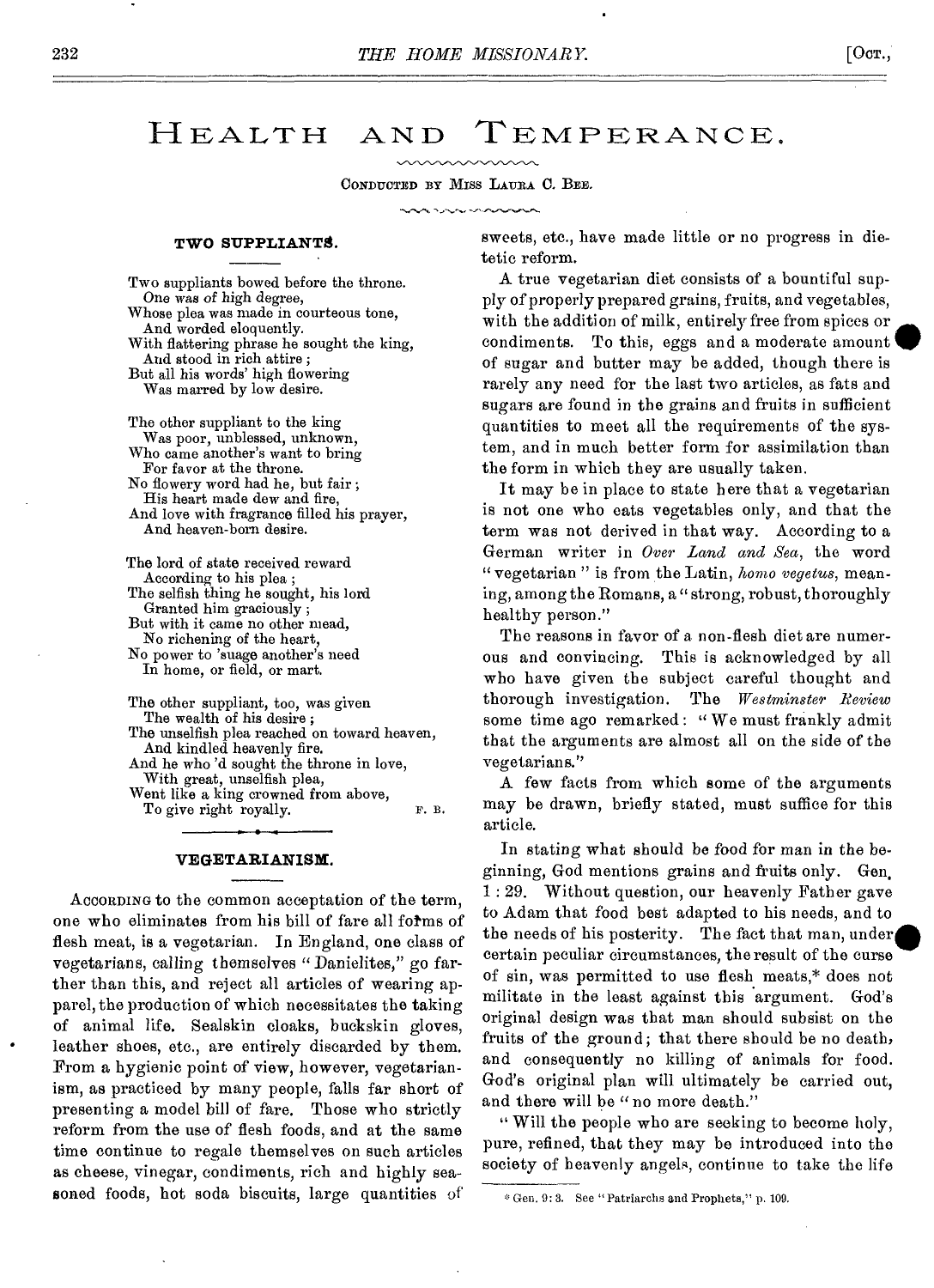of God's creatures, and enjoy their flesh as a luxury ?" " Again and again I have been shown that God is trying to lead us back, step by step, to his original design, — that man should subsist upon the natural products of the earth."— *Christian Temperance,* pp. 48,119. Will we let the Lord lead us? Those who reject flesh foods are certainly, in this respect, working in harmony with God's original plan.

But some will say, We need flesh meats to sustain our strength in times of severe physical taxation, or, We need them to keep us warm in cold climates, or, • to furnish variety, or, to suit the diseased conditions of our stomachs. Yes, the cry is repeated, "Give us flesh meats lest we die! " Ancient Israel lusted after flesh, and God gave them what they lusted after, and — leanness of soul. Paul says that it was written for our admonition upon whom the ends of the world are come, and warns us not to lust after the things they lusted after. 1 Cor. 10 : 5-11. Will we heed the warning ?

To one who has confidence in the " Word " and the " Testimony," no further argument would seem necessary. But as God's restrictions are not arbitrary, and good hygienic reasons exist in favor of the primitive bill of fare, a few facts from common observation and scientific investigation are presented : —

1. The use of flesh meats is entirely unnecessary to supply our ordinary needs. More than half the inhabitants of the earth are practically vegetarians, while at least three hundred million of them (nearly five times the population of the United States) are strictly such. Indeed, with the exception of a few savage tribes, like the Patagonians or the natives of Abyssinia, the English speaking people are the greatest meat-eaters on the globe.

2. All the food elements necessary properly to nourish the body are found in the grains and fruits in better proportion, and in a condition to be more easily assimilated, than in flesh meats. Peas, beans, lentils, milk, eggs, etc., contain a large per cent of **IPhe** nitrogenous elements, and are good substitutes for flesh foods, while most of the grains contain a sufficient quantity.for ordinary needs. Some of the fruits, too, as the banana and the date, are rich in this necessary element.

3. The present diseased condition of the animal kingdom would seem to be an argument of almost overwhelming force against the use of flesh. Newspapers frequently contain reports of persons suffering with trichinosis, tape-worm, consumption, typhoid fever, etc., contracted by using diseased meats, until it would seem that no well-informed person could be tempted longer to make a sepulcher of his stomach.

4. The fact that the excretory matter carried off by the eliminative organs is found in the tissues of all animals, and when taken into the system, produces poisonous effects, should not be forgotten as having an important bearing in this discussion. No one can be in a healthy condition who is constantly taking into his system the waste matter of other animals.

It may be asked why, in the face of all these facts, so few are found ready to adopt a vegetarian diet. The writer quoted above makes this reply : " Mankind is too weak, too little master of itself, to forego indulgences estimated as pleasures, and therefore **is**  unwilling to abstain from the so-called enjoyment and stimulation of animal food." If this be true, we would call attention to the statement of Paul : "But I keep under my body, and bring it into subjection," simply adding, "I can do all things through Christ, which strengtheneth me."

W. H. WAKEHAM.

#### **QUESTIONS ON " VEGETARIANISM."**

1. Who is commonly known as a vegetarian ?

2. From a hygienic point of view, of what does a vegetarian diet consist?

3. Why is there little need for free fats and sugar?

4. What is the meaning of the term from which " vegetarian" is derived?

5. What diet was given to man in the beginning, and what reason may be assigned for this?

6. Looking at it from the standpoint of God's wisdom and knowledge of what is best for his creatures, what diet should we use?

7. What was the result to ancient Israel when they became discontented with the diet God bad given them ? Ps. 78:24-31; 106: 15.

8. Looking at it from a scientific standpoint, and the practice of the larger share of the earth's inhabitants, what may we conclude ?

9. Is the argument true that we must have meat to supply certain food elements ? If not, why not? 10. What argument in regard to disease may be

made against flesh meat?

11. What besides food elements is contained in meats, which is not contained in fruits and vegetables?

12. What words of the apostle Paul would we do well to heed ?

#### **PROGRAM.**

- 1. Opening song.
- 2. Responsive reading, Dan. 1 : 3-20.

3. Prayer.

4. Reading of selections from "Christian Temperance," pp. 41-50.

5. Questions on " Vegetarianism."

6. Business.

7. Closing song.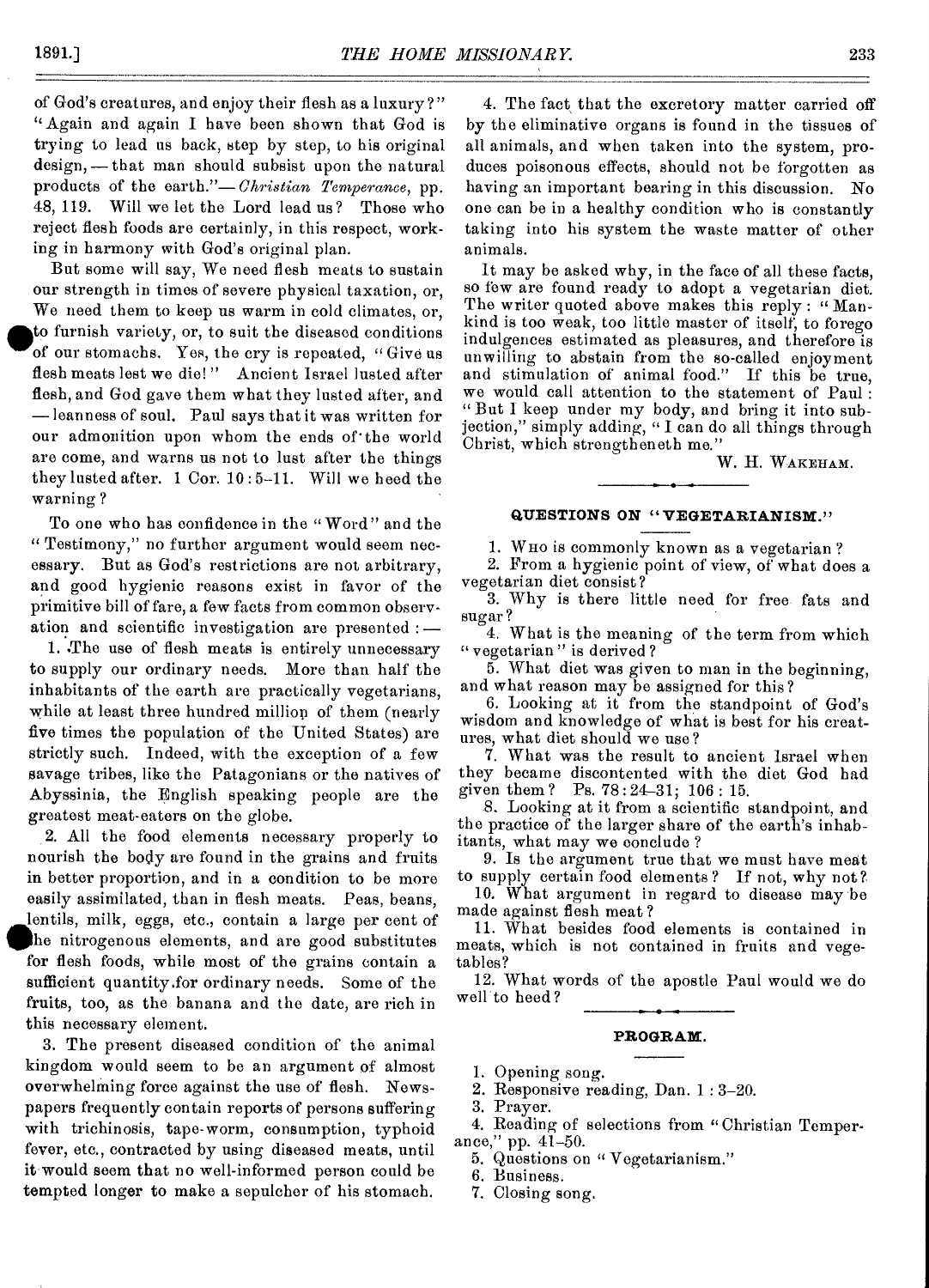CANVASSERS' DEPARTMENT.

#### CONDUCTED BY F. L. MEAD.

IN taking up the duties of the general canvassing agent, I have some appreciation of the importance of the canvassing work, and the possibilities which lie before us as a people, in this line, if it is wisely conducted ; and of the unfortunate results which may follow if it is poorly conducted. As we look at the magnitude of this work, and consider some of the many difficulties it has had to overcome in reaching its present proportions, we can find no better language to express our feelings than that of the inspired writer when he exclaimed, " What hath God wrought!" Num. 23:23.

We know that the Lord works through men and women whom he selects for different places, and we believe that he has guided in the counsels and in the laying of plans which have brought such gratifying results to the canvassing work, which we as a people rejoice to see.

We sometimes meet individuals who question by action, if not otherwise, something like this : Can men and women make a living by selling our books ? Do the people want such books as we send out from our publishing houses? and, Are the general plans upon which the canvassing work has been conducted the past three years, practical ones? All we have to say in answer to the first question is, Just look at the reports which have appeared in the HOME MISSION-ARY from month to month. For an answer to the second question, we say emphatically, *Yes.* For proof, ask any successful canvasser who sells the books on their merits, with the blessing of God accompanying him. In regard to the last question, it seems as though a moment's reflection would enable any one to answer it. A plan that will sell books in this country from Prince Edward's Island on the East to California on the West, and from Manitoba *on* the North to Alabama on the South ; and in the old country, in Norway on the North, South Africa on the South, England on the West, and Australia on the Southeast, in all climes, among so many different people, and with most remarkable success, in the face of all this we ask, Does it not seem that plans which have succeeded under most trying circumstances in all these different countries, have at least stood a pretty fair test, and proved themselves to be practical ?

As we contemplate the future of the canvassing work and our connection with it, it seems as though it would be the part of wisdom to follow the same general plans that have been followed so successfully in the past, adopting with good counsel such new methods as the advancement of the work makes necessary, and varying the details as circumstances may require and still be in harmony with the general plans.

It gives us courage, in taking hold of this work, to be assured of the counsel and advice at any time of those who have labored in this capacity in the past, and of the assistance of leading brethren in other branches of the work. The cooperation pledged us by the district agents, as well as  $\blacksquare$ many of the State agents, gives us confidence that we may be a band of workers, laboring together in harmony, believing that " where there is union there is strength."

There are six pages of the HOME MISSIONARY devoted to the interests of the canvassing work ; and we are very desirous that these pages shall reflect the progress of the work all over the wide field. To this end, we earnestly request that all State secretaries and foreign general agents, forward their monthly reports in season for them to reach us by the 1st of each month. We hope that all the district agents and foreign agents, will furnish us each month, reports of the progress of the work in their respective fields. We also solicit articles of interest from all these and from State agents and experienced canvassers.

In reply to many urgent requests already received to attend various canvassers' institutes, we will say that we expect to attend as many institutes in the different districts as is consistent with other duties. We desire a free and frequent correspondence with all district, foreign, and State agents, canvassers at work in the field, and others who are directly connected with, or interested in, the canvassing work. May the Lord greatly bless the canvassers in all parts of the field, give us all a fresh baptism of the missionary spirit, and wisdom to do our allotted work so faithfully and well that it may be to the honor of his name and the advancement of his cause.

F. L. M.

#### **DISTRICT NO. 1.**

THIS is a year of plenty in our district as well as in other parts of America. Fruit is very cheap, and potatoes and grains cost less than in former years. It needs no comment to show that these things are favorable to the canvasser, and will tend to make it much easier to sell books. Letters received from our general agents bear a cheerful and hopeful tone. These men all feel a deep interest in their work, and are constantly studying to see bow they can bring it up to a higher plane.  $\bullet$ 

At this writing our people in the Atlantic Conference are holding their first camp-meeting, and a call has been issued for all the canvassers to attend. course of instruction is to follow immediately at the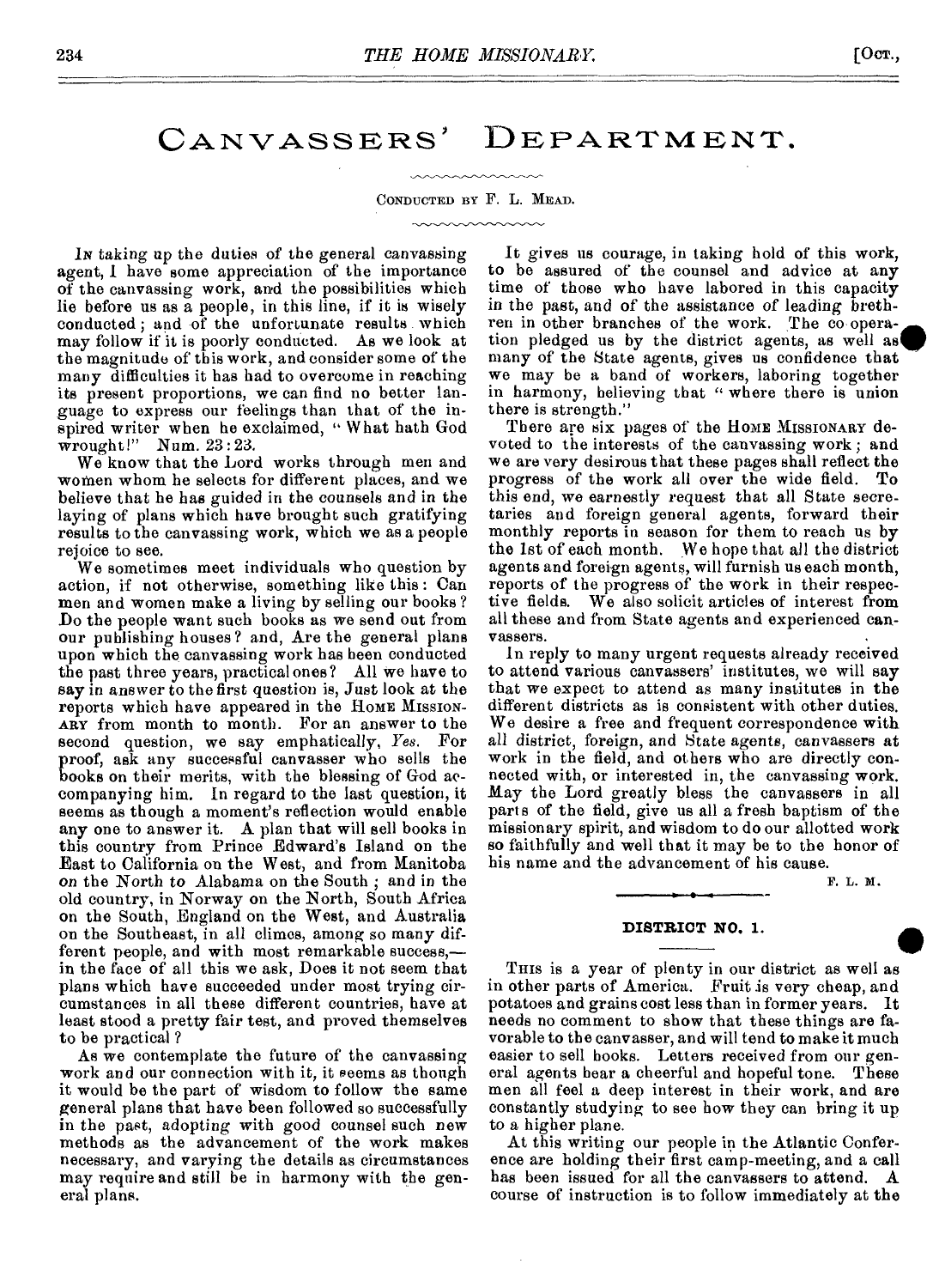close of the meeting, at the same place. This meeting and institute will place a temporary check upon the work in this district, but in the end the effect will be better work and more of it.

New England has a general meeting October 2 to 11, which nearly all the canvassers are expected to attend. The instruction given will be adapted to both old canvassers and recruits, and two full days will be devoted to institute work at the-close of the meeting. We have urged all to come to these meetings prepared to go at once into the field.

As a rule, canvassers lose too much time in connection with meetings that they attend. A meeting that lasts from one to two weeks usually interrupts the work from three to six weeks. In the language of the apostle James we feel to say of this matter, "My brethren, these things ought not so to be." It is a mistake to think that canvassers need be away from their work at such times longer than the farmer or the mechanic. Much is lost by waiting until the inspiration received at the meeting has died away, before entering the field.

After the holidays, we expect to assist the general agents in holding local institutes and conventions at different points, so that all may be benefited. In the meantime, all who wish to enter the work will be provided for if they will let their wants be known, and we hope that the working force will be considerably increased during the next three months in each of the several conferences. Individuals and classes will be instructed and started in the field whenever there is a demand for this work. Application should be made to your general agent.

The experiences of our faithful workers seem to be growing richer all the time. They find people just hungry for truth, their minds all prepared for it ; and once in a while a poor struggling soul will hold right on to the canvasser, and ask to be shown how to become a Christian, and how to find the light. At such times the worn and tired agent feels that the gratitude expressed in words and tears is worth a lifetime of toil in the Master's viney ard.

We are impressed that the canvasser who thinks only of the good be can do, receives the most in every way, even here and now, to say nothing of his reward hereafter. God gave his Son, his only. Son, **o** enter the hardest field in the universe, and the Son gave his glory and his life. " He humbled himself, and became obedient unto death, even the death of the cross. Wherefore God also bath highly exalted him, and given him a name which is above every name."

The Christian worker in any department should study to see how much he can put into his work to bless others, rather than how much he can get out to it for himself. It were better if our people would speak of the number of orders taken, as indicating the number of families who will receive a volume of truth, rather than the value of the orders, as though canvassing were a money-making scheme. Canvassing is a missionary work, and should be considered in that light by every one at all times.

The canvasser acts under the gospel commission as much as does the preacher, and both should be classed together in the minds of our people. We are anxious to see the standard thus elevated throughout our district. Another matter which would result in good to the cause and to the workers, would be for them to concern themselves only about doing faithful service, and leave the results wholly with the Lord, knowing that all things work together for good to them that love God. Only let the territory be thoroughly and judiciously worked, according to the best light the canvasser can obtain ; and whether the orders taken be few or many, he is entitled to the commendation, "Well done," for he has done his best, and has given all the people a chance to receive the truth.

E. E. MILES, *District Agent.* 

#### **DISTRICT NUMBER** 2.

WE are now attending the meeting at Austell, Ga., and never has there been a meeting in the South with greater interest manifested than there is here. We have but few canvassers on the ground, yet we feel sure that we shall be able to start out two full companies in Georgia after the close of this meeting. We can see the hand of the Lord working in the South. One brother arrived this week from California. He is a volunteer, paying his own way from there here, and has come for the express purpose of laboring in the South. Why cannot others make the same sacrifice ? He leaves his family and loved ones, to help carry this truth to those in darkness. All over the district the work is moving, and the workers seem to be catching the spirit of the message. The State agents are full of zeal and courage. While talking with the State agents of Louisiana and the Tennessee River Conference, they informed me that before Christmas they expect to have more workers in the field than there have ever been at any one time since the work began in these States. I expect to visit several States between now and spring, for the purpose of holding canvassers' institutes.

We were glad of the privilege of meeting Brother John M. Craig, the new State agent for the Cumber- . land mission field. He will take charge of the work there immediately after the close of this meeting. One company in North Carolina delivered over two hundred books last week. This must indeed be encouraging to the faithful workers, and demonstrates the fact that books can be sold and delivered at any time of the year in the South. Brother Graber, of Alabama, informs me that some of the new workers in that State have already arrived, and are doing good work, and are well pleased with their new field of labor. I believe that all who will come to this district for the express purpose of advancing the third angel's message, will be satisfied and contented. 0 that the Lord may move upon the hearts of others to come over and help us !

A. F. HARRISON, *District Agent.*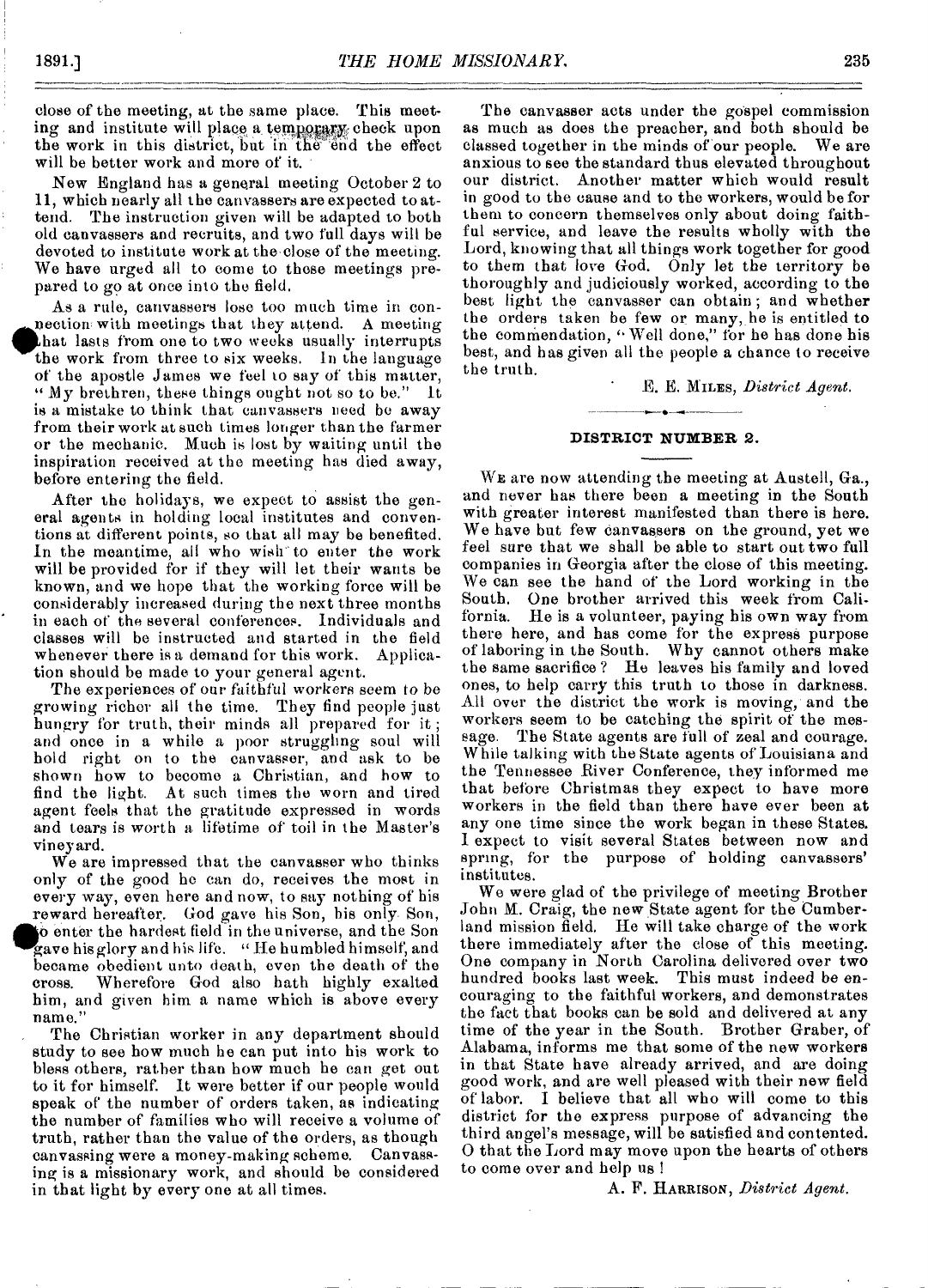### **DISTRICT NO. 4.**

WHEN this number of the HOME MISSIONARY reaches its interested readers, a large share of the canvassers in District No. 4 will be actively engaged with their fall deliveries, which makes this a very important season of the year.

Abundant crops and good prices being the general rule, and we look forward to a very successful delivery. One encouraging feature connected with the work, is the almost general adoption of the Cash, C. 0. D., or two-or-three-box plan of shipping the books to the canvassers, so that when the delivery is finished, all bills are paid ; the canvasser does not have unpaid bills banging over his bead ; the Tract Society does not have to say to the publishing houses, We cannot pay for our books, for our agents' have not paid us ; but rather, Here are your just dues, and all are happy in one another's prosperity and the advancement of the work. Several States have reduced their work to the point of paying *every bill* inside of thirty days.

We do not expect that our canvassing force will be as large during the next few months, for when a canvasser has been having the success that many have had the past season, and they hear Union College giving such urgent invitations to attend school the coming winter, they are seized with an irresistible longing to say, "Here am I;" and while meditating on the question, they think right out loud, "Yes, I will go; " and so if you call around, you will meet many of them earnestly studying to become more efficient workers in the future. We say, " Success," to them all, and our prayers.shall follow them, though we are sorry to be compelled to do without their present help.

One feature of interest in the work is the success that has attended the sale of so many different works the present season. In the past our force has been largely directed to the sale of "Bible Readings," while this year "Great Controversy," Vol. 1V., "Life of Christ," "Sunshine at Home,"" Eden to Eden," and *Good Health* have each been receiving attention, with very satisfactory results. We hope the time is not far distant when there will be in each State a *<sup>I</sup>*arge corps of workers on every book published. Why should this not be the case?

FOR several months two brethren have been at the Black Hills, South Dakota, working with " Great Controversy," with very gratifying results. Brother Devereaux, the State agent for Nebraska, will soon be in the field ready for labor, and we hope to see the work take a new impetus there.

F. L. MEAD, *District Agent.* 

ONE question that has troubled many a State agent is that of the advisability of encouraging ladies to enter the canvassing work, and their prospect of success. We have before us a report of one lady from Dist. No. 4, who in one week, or forty-four hours' work, made sixty-nine exhibitions, and secured fifty-six orders, value 8152.25. This was for " Great Controversy," Vol. IV.

#### **DISTRICT NO.** 5.

WHILE at the Colorado camp-meeting we formed some very pleasant acquaintances among the canvassers. In talking with them about the work in Colorado, we learned about the difficulties, they have to contend with, and also the advantages there.

In some respects Colorado is the most promising field for canvassing that we have in District No. 5. Live, energetic agents can take a large number of orders, and they deliver well.

One canvasser, who went to Colorado for his health, and was able to work only about three fourths of the time, took over \$1,600 worth of orders during the last year. Another in nine months took over \$1,700 worth of orders. Only a few have worked steadily during the last year, yet over \$10,000 worth of books have been sold. All seemed to be encouraged, and a number of good men are making arrangements to go into canvassing, and make it a life work. The prospects are that much more will be done in the fitture in Colorado.

At the Florence, (Kan.) camp-meeting I met Brother S. B. Davis, who has been working in the Chickasaw nation, Indian Territory, since the first of last April. He looked worn, as though he had put in a hard summer's work. In a little less than six months he has taken over \$1,600 worth of orders. A brother who went with him, in a little less than three months, took over \$700 worth of orders.

Comparing this with what others have done in Arkansas and Indian Territory, we find that they have done equally well for the time put in.

As our canvassers are gaining an experience, and learning the value of time, we believe a far greater number will put in full time, and, as a result, many more books will be sold by the same number of agents than heretofore.

Since writing the above, I have received a report from the State agent of Arkansas. God is still wonderfully blessing the work there. One sister was sent to canvass for " Great Controversy," Vol. IV, in a city that had already been canvassed the second time for "Bible Readings." She took orders to the amount of \$52 the first week. Everything seems to indicate that God has gone out before us, and prepared the minds of the people to purchase out publications.

I believe that soon our canvassers, from choice, will take territory that has previously been canvassed for some of our books. By the time this number of the HOME MISSIONARY reaches our people, our canvassers in District No. 5 will have begun their fall delivery, amounting to thousands of orders. Will not our people remember these canvassers, in their prayers to God, that as he has given them favor with the people in *taking* orders, he will also influence the minds of the people so that they will be prepared to *take the books,* as they are brought to them? Remember, "the effectual, fervent prayer of the righteous man availeth much."

N. P. DIXON, *District Agent.*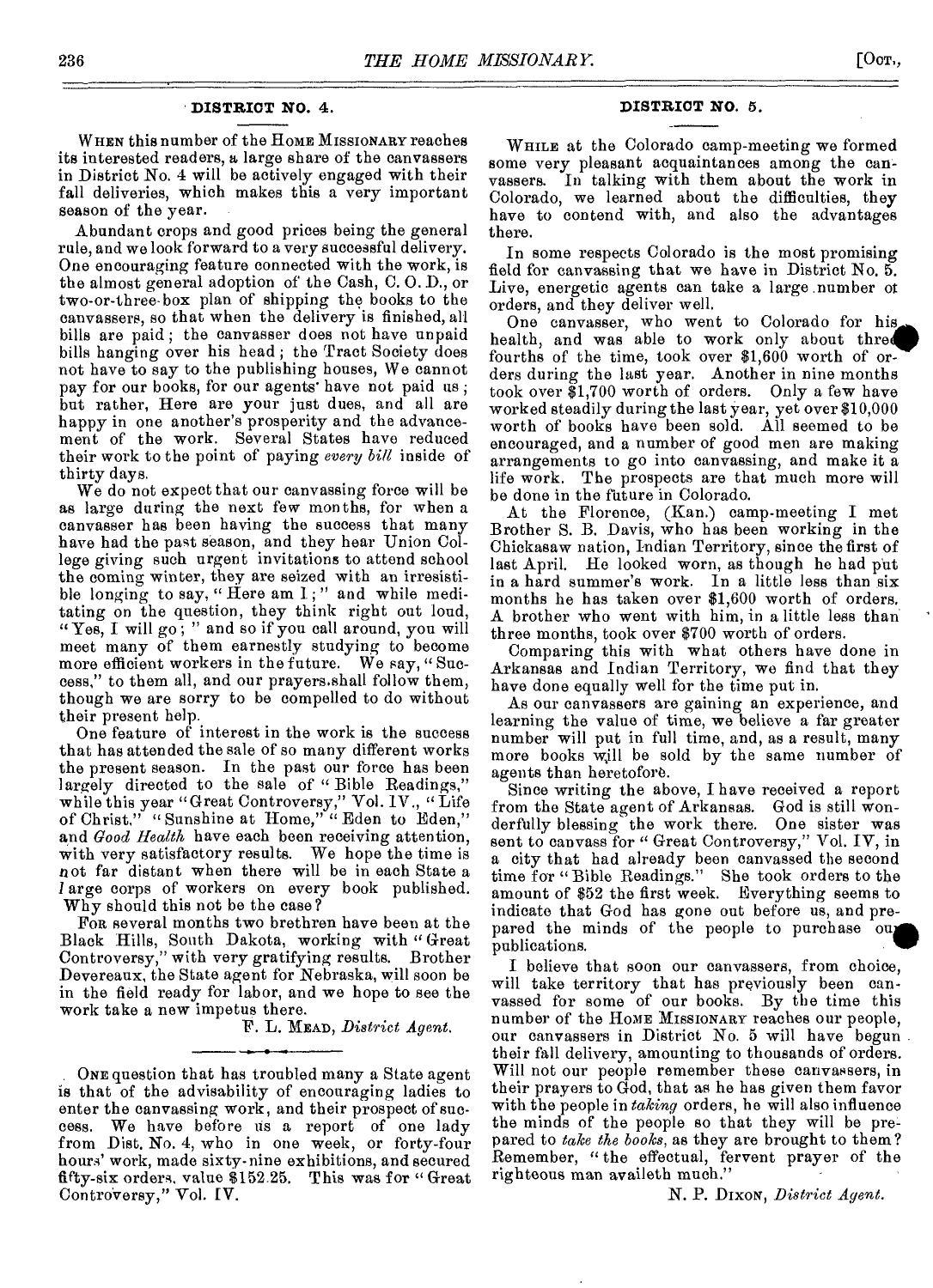# **NEW ZEALAND.**

SINCE our last report the work here has gone on rather slowly. Owing to sickness, bad weather, and other causes, our sales have not been so large as heretofore. During June and July a number of our workers have been among the unemployed, so far as the canvassing work is concerned, owing to one or another of the three reasons given above. We have tried to encourage them, and are now publishing a *Workers' Bulletin* as a means to that end. So far it has been appreciated by the laborers. At the time we issued our first *Bulletin* we inaugurated a united dirgayer meeting for every Wednesday night. Our lirst issue was sent out July 20, and our first united meeting was held July 22. Since then greater enthusiasm, greater blessing, and consequently greater success, have been the result.

The reports for the first week in August are indeed encouraging, not only as regards the number of orders taken, but also on account of the evident missionary spirit which at this time prevails. We feel that the Lord is answering the united prayers of the workers in behalf of his truth. The experiences of' two of our canvassers especially are worthy of mention. They are working on "Great Controversy," in the South Islands, and are full of hope. They write that they expect to sell four hundred and fifty books before Oct. 1. During the past week they have experienced an evident blessing. One of them writes that he knows the Lord is working for them. The other says, "I know the Lord has opened the way for me here this last week, and I feel it is good to be doing work for the Lord. . . . I trust that many in this district may be among the redeemed. One man, who has read ' Bible-Readings,' said to me yesterday, ' You are doing the Lord's work, and I wish you every success and blessing.' Another said, 'I will do all in my power to help you. Your work will call out the people of God in ones.'" He concludes by saving. "This is encouraging." We feel concludes by saying, "This is encouraging." that this is true, but why do n't we have many more such expressions and experiences? One of our workers writes that she "believes the Lord is going to bless those who work and pray for a blessing," and we think that in that expression lies the secret of success or failure, encouragement or discouragement. May the Lord help us all to *look* for lessings, to *work* and *pray* for blessings, for then we know we shall have them, for his promises are Yea and Amen. JAMES HARRIS. •

#### **SECURING NAMES.**

OF late we have frequently been urged to secure names from the canvassers, of interested parties who desire to read upon present truth, to whom members of local tract societies could send papers. Although this question has been spoken of many times before, we have felt constrained by these frequent pleas to call the attention of our canvassers to this point, and refresh their minds on a matter in which they can be of service to the cause. Many of our canvassers have said that when they came to count up the number of interested parties, they found there were many more than they expected.

Now if each canvasser would make a careful memorandum in his record book, in the part especially prepared for the purpose, of the names of persons he meets from day to day who desire reading upon points of present truth, he would not only be instrumental in leaving books in many homes, which we hope will be read with interest, but would also be the channel through which many families that do not purchase books, could be reading on present truth during the coming months.

In securing names, be very careful to observe the following suggestions, as it is quite important that these points be carefully guarded : 1. Always indicate whether the person is a Mr., Mrs., or Miss. It would be rather awkward, after sending papers to a person for a time, to address a gentleman as Miss, or a lady as Mr. 2. Be sure to give post office box, if they have one, or street and number, where the mail is delivered, and the town, county, and State. 3. Indicate what nationality the persons are, whose names you send in—whether English, German, Dane, Swede, French, or any other nationality. 4. Following each name, make such notes as seem advisable, so as to enable the person to whom it shall be sent, to carry on an intelligent correspondence.

Send these names, with the information concerning the persons, to your State Secretary each week, while the circumstances are fresh in your mind. Write them on a sheet of paper which you should prepare specially for this purpose, from your weekly report. The various local societies may then be supplied from the State offices, with valuable names to which they can send reading matter. We are sure that if our canvassers will do this, they can be a means of greatly assisting many of our local workers. F. L. M.

#### **A CALL FOR HELP.**

IN the last few years there has developed among us, in the providence of God, a line of work in which any one of intelligence may engage with every prospect of success, if he will only do his part. The sale of our books is rapidly becoming one of the most important branches of our work. We believe it is destined to be the avenue through which the Lord will reach and save many precious souls.

People will take books from the shelf, that perhaps have been untouched for years, because they see the fulfillment of just what is taught in them, and will read themselves into the truth, when a minister could not reach them ; and in this way our books wilt help to raise the " loud cry " throughout the earth.

The canvassing work is not only self supporting, but our publishing houses and tract societies are largely maintained by the canvasser. It furnishes employment, both to the salesman and to those who do the mechanical work in tbe offices, and is thus the means both directly and indirectly of supplying a large amount of the tithes which support other labor.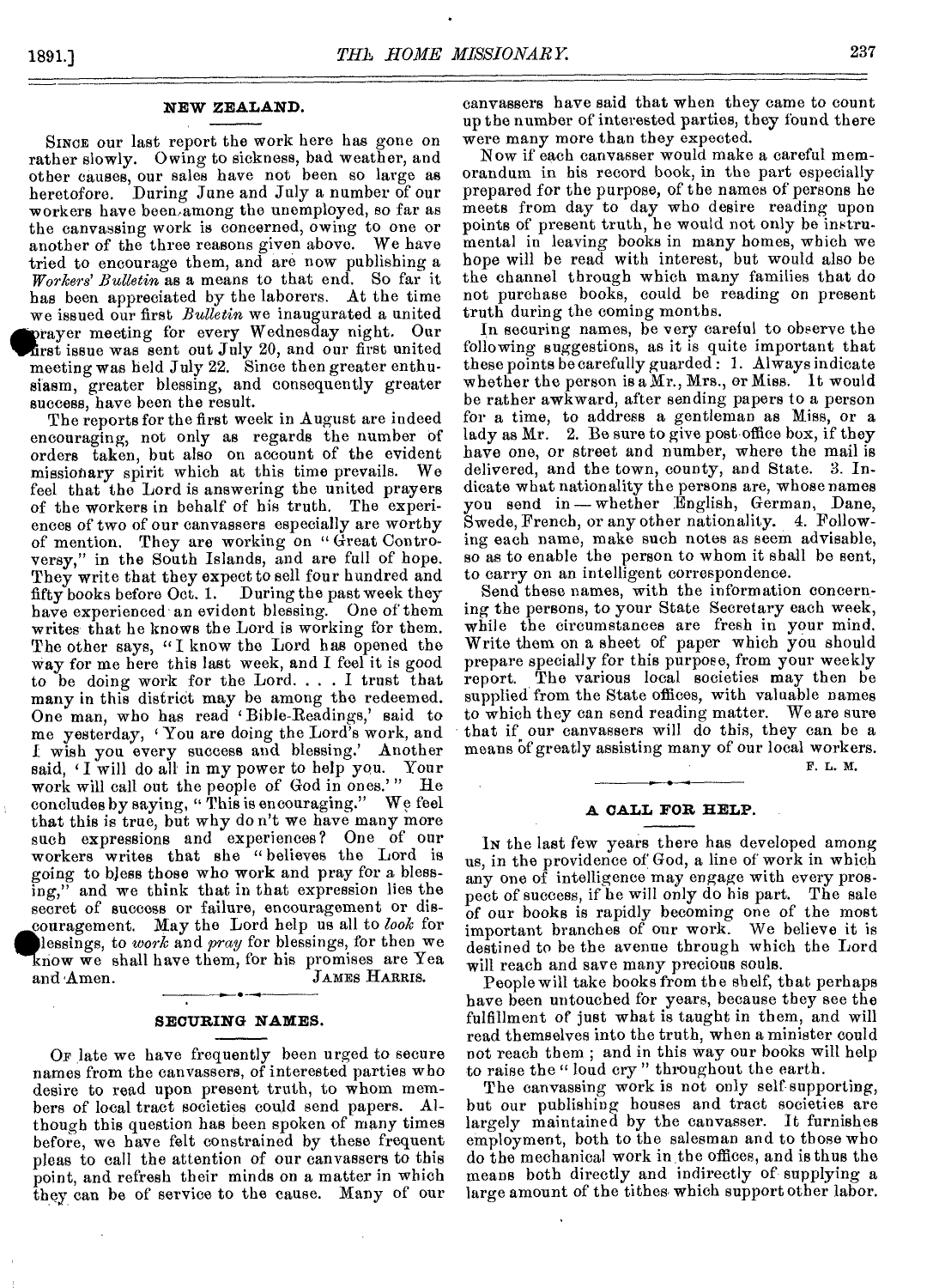The canvasser has most excellent opportunities for the development of practical abilities. Brother Eldridge has said that the canvassing work has become the recruiting ground for all other lines of work, because the successful solicitor has developed qualities of perseverance, firmness, and endurance under difficulties, which fit him for work requiring the exercise of such traits of character, and which are calculated to increase his faith in God and his work.

The success of the workers last year is sufficient evidence that God is blessing this work, and that those who enter it with the Spirit, and work hard, depending on God for success, will not be disappointed. Are there not many young men and women among us who are not as yet engaged in the work, who could avail themselves of this opportunity of answering the Master's call? My brother, my sister, have you not a work to do for the Lord? Can you not sacrifice the comforts of home for the more enduring promise, and the peace that comes from a union with Christ in his work ? May the Spirit of the Lord strive upon the hearts of his people, and stir them to.activity, that they may arouse, and may dig up the buried talents, and use them in the Lord's business! He has given all for us ; what will we give for him ? Let us make up our minds now to enter the work, and begin to arrange home affairs with this end in view, and prove the Lord's words true, "He that watereth shall be watered also himself." W. M. CROTHERS. watered also himself."

#### **GOOD HEALTH CANVASS.**

To those who aro interested in, and have labored to increase the circulation of, *Good Health* in the past, the results are very gratifying.

A good beginning has been made in the past few months, and we see by this good reasons why the work should go forward and prosper in the future.

A comparison of the figures in the following table will be interesting to many, showing the standing of a few States on the *Good Health* list last February, and the present standing in September.

|                  | Standing<br>in Feb. | Standing<br>in Sept. |
|------------------|---------------------|----------------------|
|                  | 173                 | 231                  |
|                  | 48                  | 765                  |
|                  | 236                 | 311                  |
|                  | 337                 | 559                  |
|                  | 293                 | 1.046                |
|                  | 14                  | 120                  |
| $M$ assachusetts | 171                 | 451                  |
|                  |                     | 2,380                |
| Minnesota        | 87                  | 439                  |
|                  | 47                  | 412                  |
|                  | 92                  | 598                  |
| New York         | 194                 | 270                  |
|                  | 303                 | 439                  |
|                  | -49                 | 239                  |
|                  | 294                 | 475                  |
|                  | 170                 | 674                  |
|                  |                     |                      |

It will be seen by the above table that the increase in *many* States is very marked. It would be proper to mention that in addition to 2,380 now taken in

Michigan, 1,000 are used in Michigan by the International Tract Society, making 3,380 used in Michigan.

The publishers inform us that they published 15,-000 in September, and expect to have to add at least 1,000 more for October.

May the good work go on until it will be necessary to publish more than one hundred thousand each month. F. L. *M.* 

# **UNEMPLOYED.**

DURING the months that have passed of the year 1891, many and oft-repeated have been the announcements in the daily papers of lock-outs **an**  strikes, and consequently of many unemployed. This state of social unrest, looked at from the standpoint of prophetic truth, assures us with unmistakable accuracy of the nearness of the consummation of all things. It is not, however, to the past or the future, but to the present, that we would call the especial attention of our canvassers, and in so doing would try to distinguish between the unemployed artisan, and the unemployed missionary canvasser- unemployed, consequently lost time, wasted opportunities. In the work of canvassing we too often permit ourselves to be in the position of those who can be classed as above. How different are the causes which bring about such a state of things in the different classes,— the artisan, and the Christian canvasser. In the first case it is usually compulsory ; but not so in the second. The artisan is usually locked out, or strikes, or "gets out of a job." The canvasser is unemployed,— well, because he "gets tired, discouraged, does not feel like going out to-day," because "I didn't take any orders yesterday, and what is the use of my canvassing?" The artisan, unemployed, loses money, gets into debt, and oft-<br>times becomes discouraged. The Christian cantimes becomes discouraged. vasser, unemployed, like the artisan, experiences the same difficulties.

The Christian canvasser, unemployed, fails in his duty in just so far as he loses time. God's word *says, "* The desire of the slothful killeth him ; for his hands refuse to labor." Prov. 21 : 25 ; see also Eccl. 9 : 10 ; Luke 9 : 62. There is another and most important aspect to the unemployed question, as applied to the Christian canvasser : we are stewards, every man has his work, and our Lord is soon to return. Before his departure to that far-off country, even heavenly, he said, "I must work the works of Him that sent me, while it is day ; the night cometh, when no man can work." John 9 : 4. That is the point, —the night cometh, when no man can work. It is important that we use our opportunities, that we apply ourselves to our work, that we may be instant in season and out of season. It will take all the time we have to reap the harvest, and the Saviour says, "Herein is my Father glorified, that ye hear much fruit." One way to do this, is to keep out of the ranks of the *unemployed.* Let us ever remember that "he that goeth forth and weepeth, bearing precious seed, will doubtless come again with rejoicing, bringing his sheaves with him." Ps. 126: 6.

JAMES HARRIS.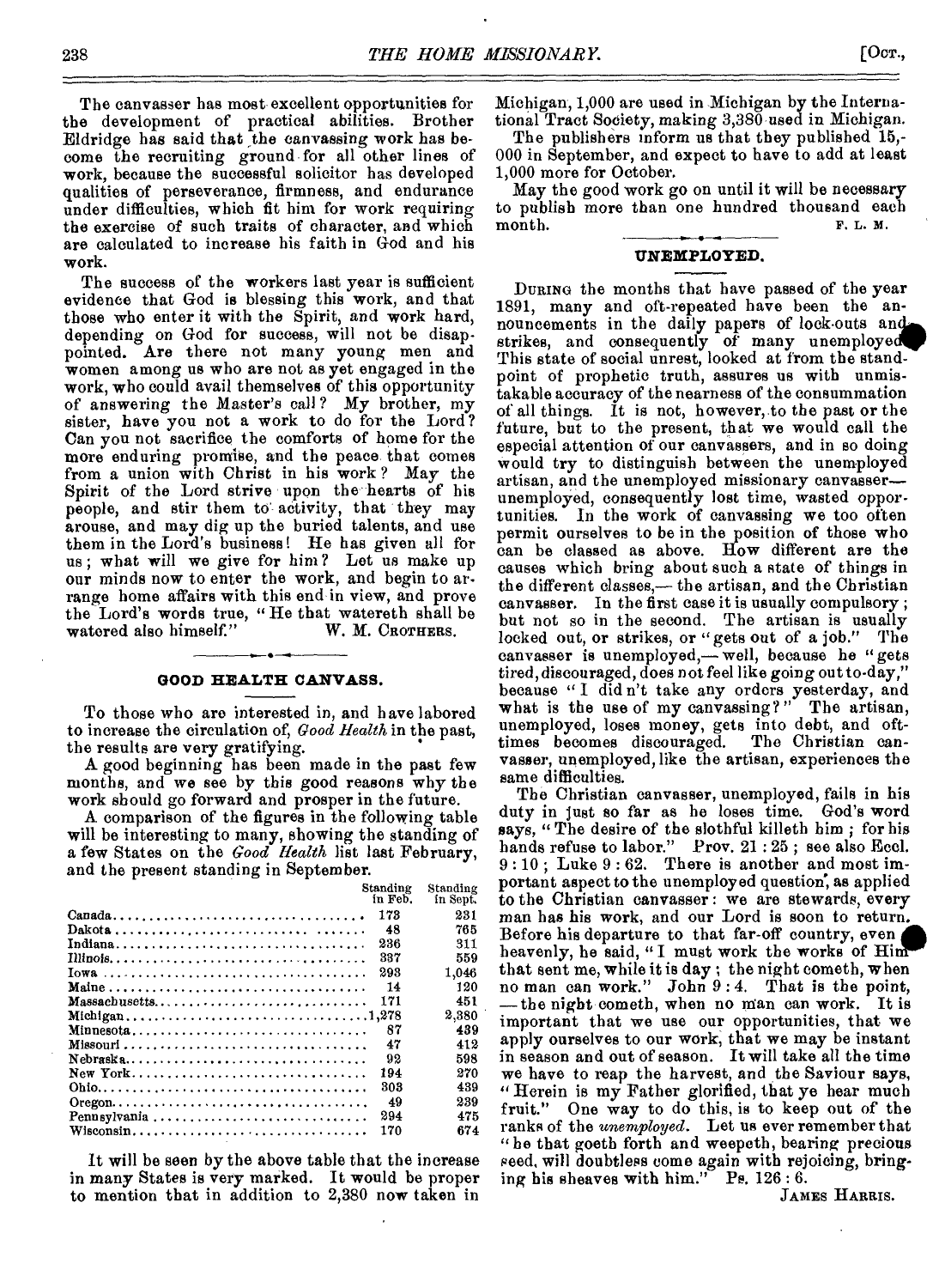### **REPORT OF THE CANVASSING WORK FOR SEPTEMBER, 1891.**

|        | <b>STATE.</b>                             | No.<br>can-<br>vassers         | Av.No.<br>of Re-<br>ports. | Days.           | Hours.       | <b>Books</b><br>Deliv'd.                            | Value.          | Orders<br>Taken.  | Value.                   | Miscel.<br>Sales. | Total<br>Value.         | Total<br>for Dists. |
|--------|-------------------------------------------|--------------------------------|----------------------------|-----------------|--------------|-----------------------------------------------------|-----------------|-------------------|--------------------------|-------------------|-------------------------|---------------------|
|        | Atlantic<br>$Maine \ldots$                | 25<br>$\sim 100$ km s $^{-1}$  | 20<br>$\cdots$             | 348<br>$\ldots$ | 1881<br>.    | 959<br>$\ldots$ .                                   | \$2,160 75<br>. | 1015<br>المتعادية | \$2,635 00<br>. <b>.</b> | \$28 50<br>.      | \$2,663 50<br>.         |                     |
| ᅾ      | Maritime Prov                             | $\cdots$                       | $\cdots$                   | .               | .            | .                                                   | . . <b>.</b>    | .                 | .                        | .                 | 2.12.12.12.12.2         |                     |
| ó      | New England                               | 31                             | 29                         | 461             | 2559         | 1209                                                | 2,516 40        | 1190              | 3,395 40                 | 44 65             | 3,440 05                |                     |
| Ž      | New York                                  | 23                             | 23                         | 268             | 1176         | 612                                                 | 1,420 50        | 738               | 1.809 50                 | 46 60             | 1,856 10                |                     |
| Drsm.  | Pennsylvania                              | $\cdots$                       | .                          | .               | .            | .                                                   | .               | .                 | . . <i>. .</i>           | .<br>.            | .                       |                     |
|        | $Queue$ bec                               | $\cdots$                       | $\cdots$                   | .               | .            | $\ddotsc$                                           |                 | .                 | .                        |                   | .                       |                     |
|        | Virginia                                  | 4                              | $\boldsymbol{2}$           | 20              | 135          | .                                                   |                 | 73                | 166 00                   | $\ddotsc$         | 166 00                  |                     |
|        | $Vermont$                                 | 10                             | 7                          | 49              | 304          | 275                                                 | 649 25          | 116               | 266 00                   | 6 25              | 272 25                  |                     |
|        | West Virginia                             | 7                              | 6                          | 70              | 502          | 137                                                 | 309 00          | 205               | 465 50                   | 46 05             | 51155                   | \$8,909 45          |
|        | Alabama                                   | 3                              | 3                          | 42              | 225          | 73                                                  | 170 00          | 216               | 504 75                   | 26 00             | 530 75                  |                     |
|        | $\textbf{Florida}\ldots\ldots\ldots$      | 3<br>7                         | g                          | 24              | 191          | 63                                                  | 15175           | 123               | 311 00                   | .                 | 311 00                  |                     |
| ં      | Georgia                                   |                                | 4<br>R                     | 34              | 677          | 59                                                  | 137 50          | 394               | 843 25                   | 145               | 844 70                  |                     |
| g.     | Louisiana                                 | 6                              |                            | 75              | 600          | 14                                                  | 3575            | 624               | 1.616 50                 | 14 45             | 1,630 95                |                     |
|        | Mississippi<br>North Carolina.            | $\ddot{\phantom{1}}$<br>6      | $\ddot{\phantom{a}}$<br>3  | .<br>60         | .<br>474     | <b>The State</b><br>217                             | .<br>46775      | .<br>291          | .<br>650 00              | .<br>3 60         | .<br>653 60             |                     |
|        | Tennessee                                 | $\cdots$                       | $\cdots$                   | .               | .            | بالمعامل                                            | .<br>1,827 50   | .                 | .                        | .                 | $\cdots$<br>1,764 00    | 3,971 00            |
|        | Indiana                                   | 23<br>84                       | 15                         | 287<br>307      | 1949<br>1879 | 758<br>1231                                         | 2,806 30        | 715               | 1.764 00<br>2,275 35     | .                 | 2,275 35                |                     |
| ణ్     | Illinois<br>$\mathbf{M}$ ichigan $\cdots$ | 40                             | 21<br>36                   | 446             | 3194         | 421                                                 | 1,073 50        | 1018<br>1328      | 3,233 75                 | .                 | 3,233 75                |                     |
| g      | $Ohio \ldots$                             |                                |                            |                 |              |                                                     |                 |                   |                          | .                 |                         |                     |
|        | Ontario                                   | $\cdots$                       | .                          | $\cdots$        | .            | .                                                   | .               | .                 | .<br>.                   | .                 | .<br>.                  | 7,273 10            |
|        | So. Dakota                                | $\cdots$<br>19                 | .<br>$13\frac{1}{5}$       | $\cdots$<br>255 | .<br>1899    | $\mathbf{r}$ , $\mathbf{r}$ , $\mathbf{r}$ ,<br>357 | .<br>1,100 55   | .<br>768          | 1,645 90                 | .<br>77 55        | 1,723 45                |                     |
| ⊣      | $Iowa$                                    | $\cdots$                       | $\cdots$                   | .               | $\cdots$     | $\cdots$                                            | .               | .                 | .                        | .                 | . <i>.</i>              |                     |
|        | Manitoba                                  | $\sim 100$                     | .                          | $\cdots$        | .            | $\cdots$                                            | .               | .                 | $\ldots$                 |                   | . <b>. .</b>            |                     |
| 2.     | Minnesota<br>Nebraska                     | $\cdots$                       | .                          |                 | وأحاماها     | .                                                   | .               | 1562              | 3,768 75                 | .                 | 3,768 75                |                     |
|        | $Wiseonsin \ldots$ .                      | $\cdots$<br>29                 | .<br>21                    | .<br>346        | .<br>1725    | $\cdots$<br>211                                     | .<br>353 50     | .                 | .<br>1,729 95            | .<br>83 80        | 1.1.1.1.1.1<br>1,813 75 | 7,305 95            |
|        | Arkansas                                  | 33                             |                            | 264             | 1753         | 18                                                  | 4250            | 964<br>978        | 2,526 25                 | 25 78             | 2,552 03                |                     |
|        | Indian Territory.                         | 5                              | .                          | 21              | 211          | 325                                                 | 819 00          | 76                | 174 00                   | 3 00              | 177 00                  |                     |
| ນລ້    | $K$ ansas $\ldots \ldots \ldots$          | $\boldsymbol{9}$               | $\cdots$                   | 33              | 229          | 58                                                  | 124 75          | 77                | 150 30                   | 23 38             | 173 68                  |                     |
|        | Missouri                                  | 26                             | .<br>15                    | 220             | 1777         | 536                                                 | 1,297 50        | 629               | 1.551 75                 | 56 90             | 1,608 65                |                     |
| ż      | $Texas \ldots$                            | 40                             | .                          | 137             | .            | .                                                   | 465 00          | 1310              | 3,768 20                 | .                 | 3,768 20                |                     |
|        | $Colorado. \ldots \ldots$                 | $\alpha$ , $\alpha$ , $\alpha$ | .                          | $\cdots$        | .            | .                                                   | .               | .                 | .                        | $\cdots$          | .                       | 8,279 56            |
| စ      | California                                | $\cdots$                       | .                          | .               | $\sim$       | $\cdots$                                            | .               | .                 | .                        | $\cdots$          | .                       |                     |
|        | North Pacific                             | $\sim 100$                     | .                          | .               | $\cdots$     | $\cdots$                                            | . <b>.</b>      | .                 | .                        | $\ldots$          | .                       |                     |
| g<br>Z | Upper Columbia.                           | $\cdots$                       | .                          | .               | .            | .                                                   | . <b>.</b>      | .                 | .                        | $\cdots$          | .                       |                     |
|        | Great Britain                             | 25                             | 20≹                        | 484             | 3111         | 1175                                                | 2,759 34        | 1272              | 2,825 33                 | . <i>.</i>        | 2,825 33                |                     |
|        | Germany                                   | 17                             | $\cdots$                   | 249             | 1737         | $\cdots$                                            | .               | 248               | 354 00                   | 456 00            | 810 00                  |                     |
| Fon'N. | Central Europe.                           | 7                              | $\cdots$                   | $\cdots$        | 989          | .                                                   | .               | 85                | 179 20                   | 151 26            | 330 46                  |                     |
|        | South Africa                              | 16                             | 12                         | 232             | .            | 496                                                 | 2,343 34        | 648               | 3,399 26                 | .                 | 3,399 26                |                     |
|        | Australia                                 | 37                             | 233                        | 427             | 2563         | 1031                                                | 4,296 84        | 1328              | 5,437 85                 | 110 44            | 5,548 29                |                     |
|        | Scandinavia                               | 14                             | .                          | .               | 1412         | 465                                                 | 1,414 30        | 748               | 3,313 60                 | 24 35             | 3,33795                 | 16,251 29           |
|        | Totals. $\dots$                           | 549                            | 280 <sub>1</sub>           | 5,209           | 33,152       | 10,700                                              | 28,742 57       | 18,739            | 50,760 34                | 1,230 01          | 51.990 35               | 51,990 35           |

 $Mrs$ . N. H. Druillard writes from South Africa :-

" Our agents have not had books enough to deliver their orders, and as they could not enter another A field until they had delivered, they have had to wait some, and thus could not put in full time. Although there has been so much to discourage and hinder the work, all seem to be growing stronger and more determined than ever to push the work and surmount every obstacle. The rains will soon be over, and they will not have the cold and wet to contend against."

And we should think from the amount of work done, there is not much room for discouragement.

THE General Canvassing Agent left Battle Creek September 30 to attend a part of the Atlantic campmeeting, and the Institute at South Lancaster, Mass.

ON Wednesday, September 30, Brother J. P. Utley and wife and Brother Frazier of Michigan, started for Knoxville, Tenn., where they will engage in the canvassing work. Brother Frazier expects to go later in the season to join a company which will soon begin work at Spartanburg, South Carolina.

WITH this number of the HOME MISSIONARY, a sixpage Extra is mailed, containing a list of valuable books, to which special attention is called. As the long evenings come, many hours each week can be profitably devoted to a careful perusal of these books, especially those pertaining to the missionary work. This Extra should be carefully preserved for reference. If desired, additional copies will be mailed free to any addresses that may be sent us of people who are not readers of the HOME MISSIONARY.